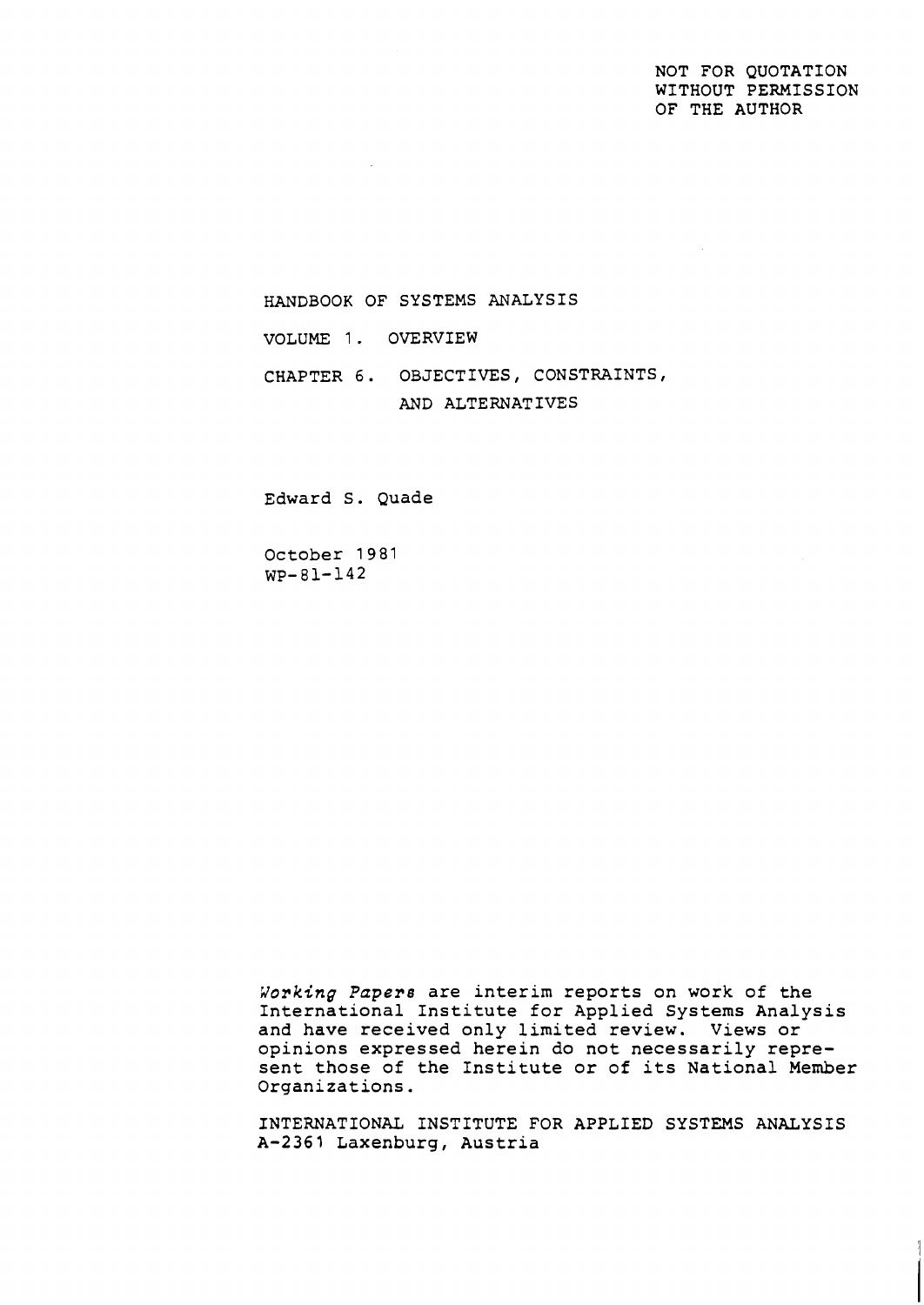The International Institute for Applied Systems Analysis is preparing a Handbook of Systems Analysis, which will appear in three volumes:

Volume 1: Overview is aimed at a widely varied audience of producers and users of systems analysis studies.

Volume 2: Methods is aimed at systems analysts and other members of systems analysis teams who need basic knowledge of methods in which they are not expert; this volume contains introductory overviews of such methods.

Volume 3: Cases contains descriptions of actual systems analyses that illustrate the diversity of the contexts and methods of systems analysis.

Drafts of the material for Volume 1 are being widely circulated for comment and suggested improvement. This Working Paper is the current draft of Chapter 6. Correspondence is invited .

Volume 1 will consist of the following ten chapters:

- 1. The context, nature, and use of systems analysis
- 2. The genesis of applied systems analysis
- 3. Examples of applied systems analysis
- 4. The methods of applied systems analysis: An introduction and overview
- 5. Formulating problems for systems analysis
- 6. Objectives, constraints, and alternatives
- 7. Predicting the consequences: Models and modeling
- . **8.** Guidance for decision
	- 9. Implementation
	- 10. The practice of applied systems analysis

To these ten chapters will be added a glossary of systems analysis terms and a bibliography of basic works in the field.

> Hugh J. Miser IIASA A-2361 Laxenburg Austria

12 October 1981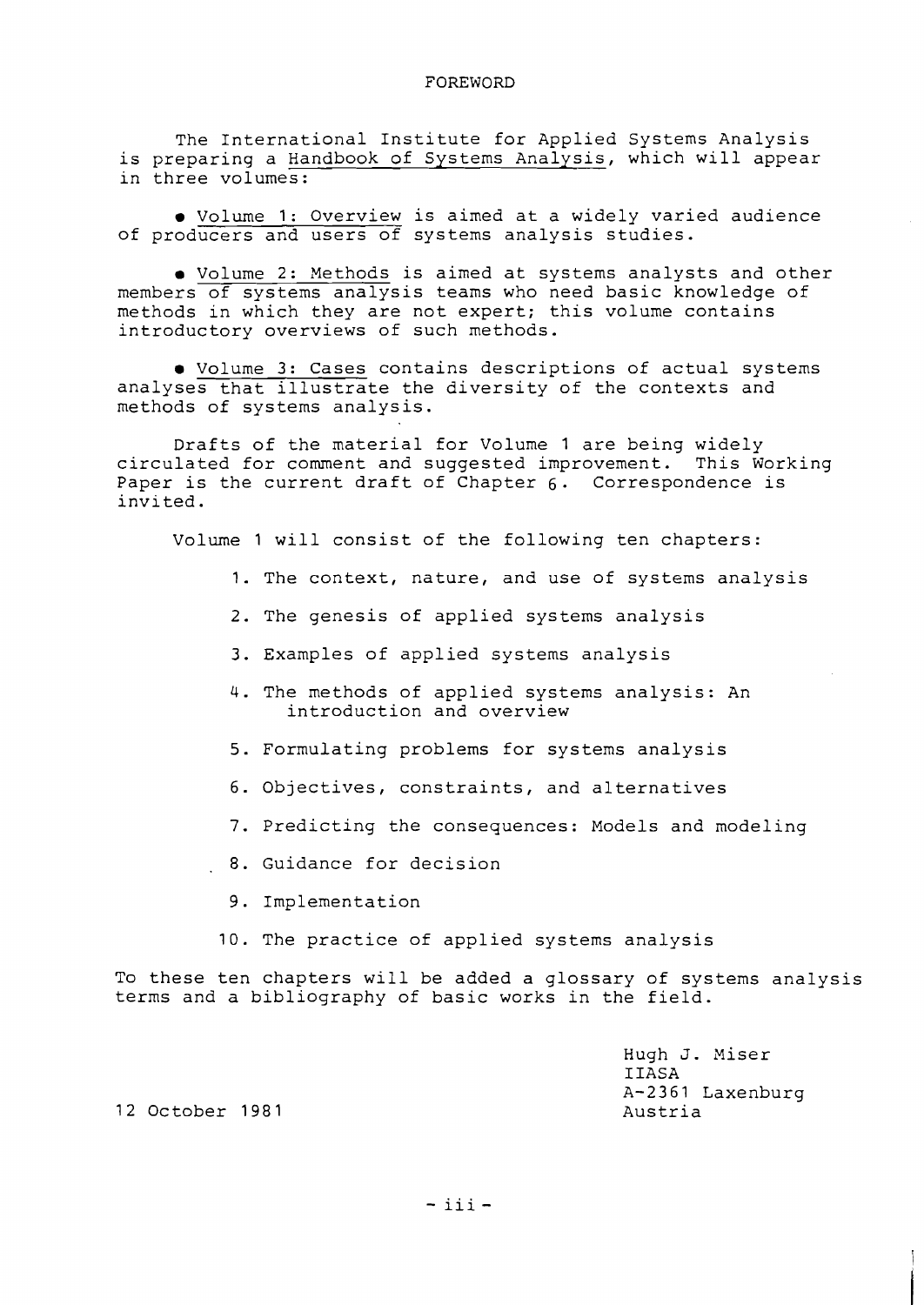# CONTENTS

| Measuring effectiveness 8 |  |  |  |  |  |  |  |
|---------------------------|--|--|--|--|--|--|--|
| Multiple objectives 11    |  |  |  |  |  |  |  |
|                           |  |  |  |  |  |  |  |
|                           |  |  |  |  |  |  |  |
|                           |  |  |  |  |  |  |  |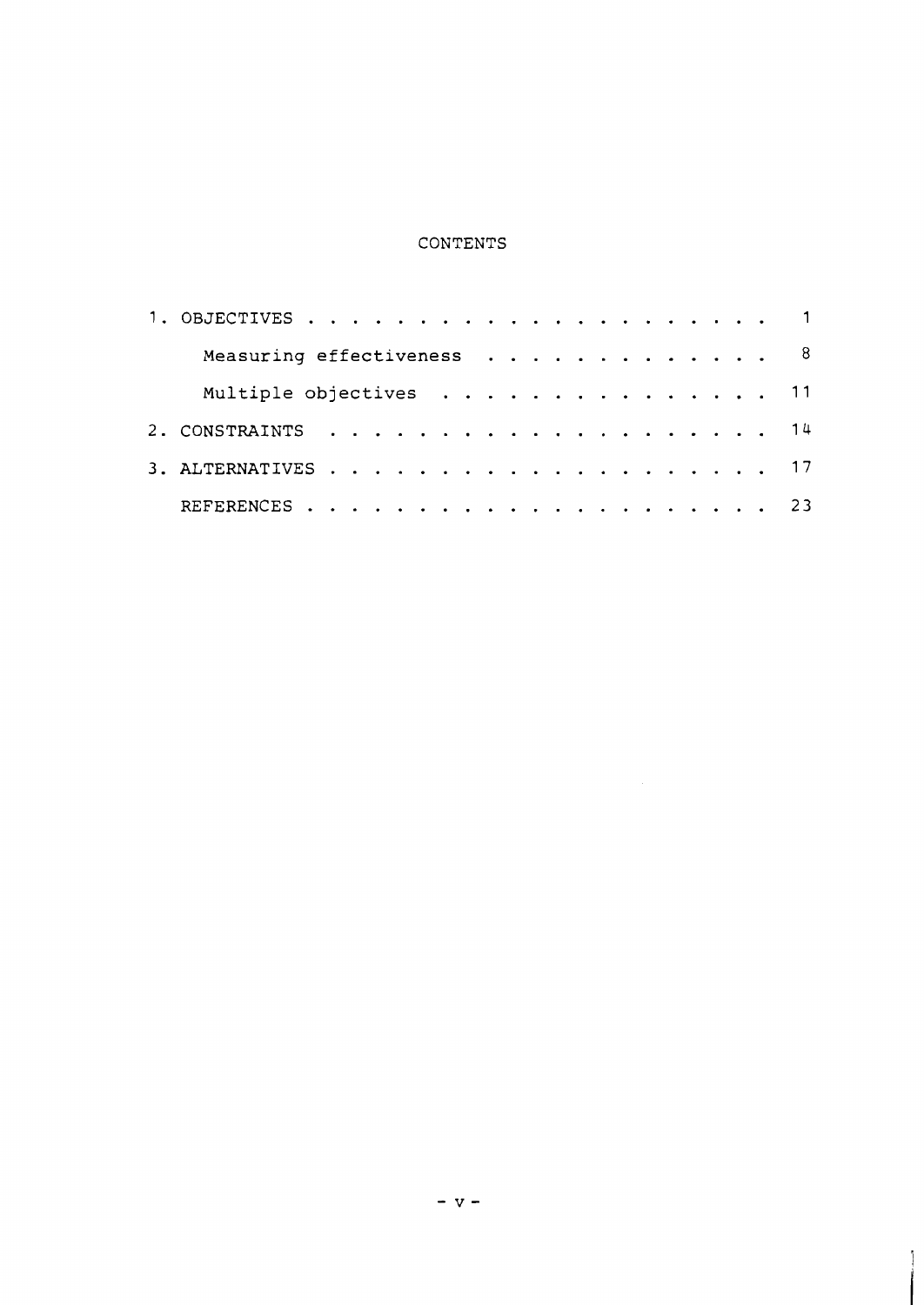## **CHAPTER 6. OBJECTTVES. CONSTRAINTS. AND ALTERNATTVES**

Edward. S. Quade

To help a decisionmaker means to help him achieve his true objectives; to do so, it is crucial to discover what they are. To find feasible alternatives (i.e., ways Lo acheve the objectives that are not ruled out by the constraints imposed on the decisionmaker's actions by nature, circumstance, authority, or the decisionmaker himself) is the central task of systems analysis. This chapter, expanding the remarks in Chapter 4, discusses problems of clarification and measurement related to objectives, the roles of objectives and constraints in determining alternatives, and methods for discovering and improving alternatives, and eliminating the inferior ones.

### **1. OBJECTIVES**

Ideally, problems with objectives (and witn certain constraints, since they play a role somewhat similar to that of objectives) should be settled very early in a systems analysis study. In practice, however, this is seldom possible. Unfortunately, a clear, well thought through, precisely spelled out, and analytically useful statement of what the decisionmaker wants to accomplish is rarely presented to the analyst at the time the study is commissioned. Nevertheless, some idea of what is wanted is available. Tentative objectives, specific enough to get the analysis started, can be selected; these should suggest possible ways to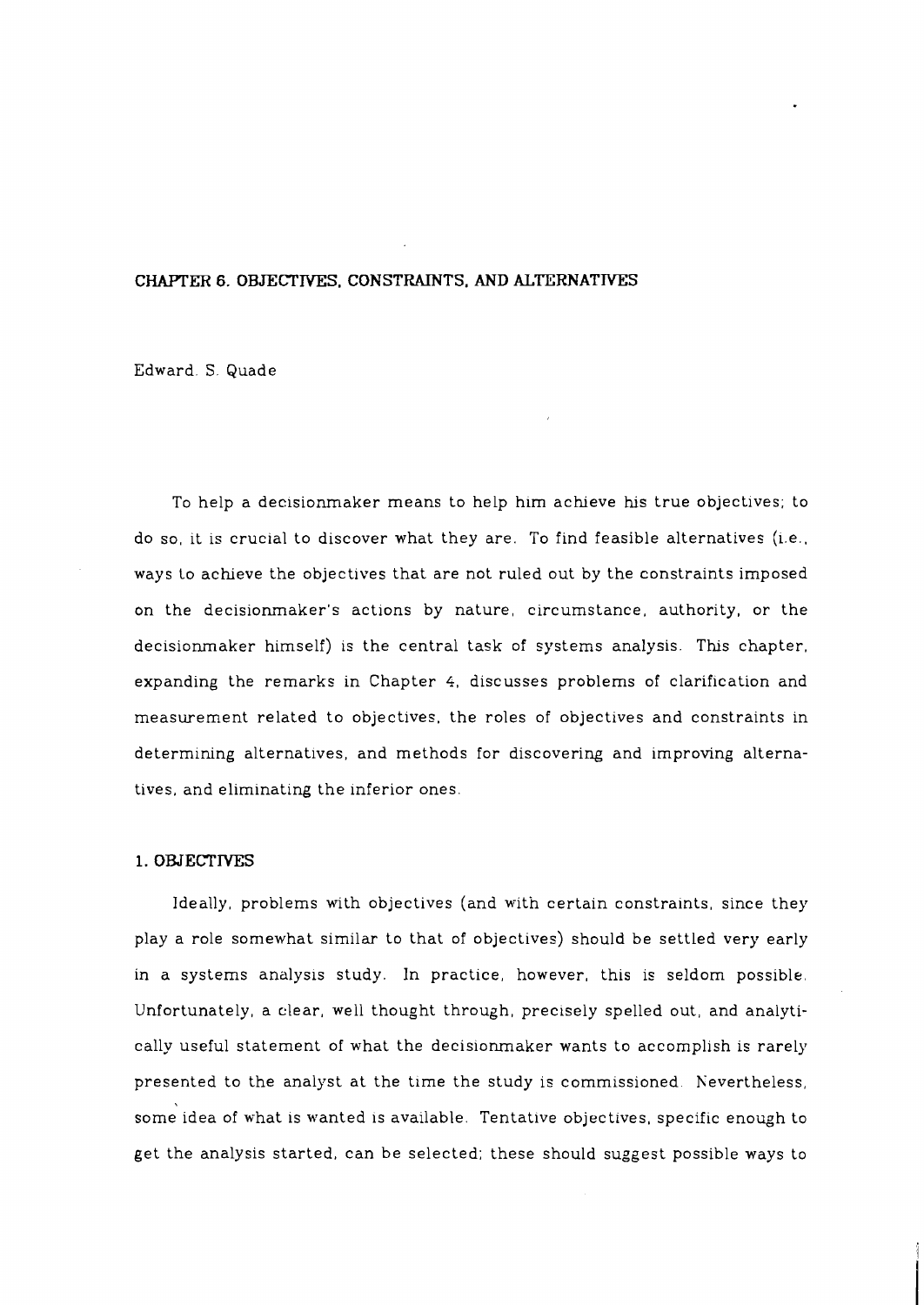achieve the alternatives. The impacts, or consequences, of implementing these alternatives are then imagined or estimated, and their projected implications used to reexamine the first formulation of objectives and introduce modifications. As the study progresses, the analysts, their sponsors, and others learn from this early work. The decisionmaker for whom the work is being carried out is also influenced by pressure from interested constituents and from other decisionmakers who may see their domain adversely affected by what they anticipate is likely to be done as a result of the study. Hence objectives and alternatives may change and constraints may be introduced or removed. This is one of the major reasons why systems analysis must be an iterative process.

To someone without systems analysis experience it may seem odd that we start this discussion with the implied assumption that the objectives will not be spelled out sufficiently to allow the analysis team to adopt them as given and proceed to their work. However, experience is almost universal on this point: decisionmakers seldom have carefully articulated objectives. This apparently troublesome fact-whch leads to the iterative search for realistic and acceptable objectives as part of the systems analysis-may lead the wishful analyst into dreaming of the "perfect client" who is the exception, so that he can get quickly beyond the beginning statement of objectives to what he may think of as the meat of the analysis. However, here again the voice of experience suggests that it may be better not to have such clearly defined obejctives right at the beginning before at least some preliminary analysis has taken place, for the objectives stated at the beginning will probably not be as well thought through as they should be, with the result that the analyst will face the dilemma of tailoring his work to objectives he knows to be defective, or trying at the end to alter these fixtures in order to squeeze in some new perspectives. The experienced analyst does not rue the existence of hazy starting objectives; rather, he is thankful for them, as they offer him the opportunity to work with his client toward realistic and acceptable ones as the study proceeds.

 $-2-$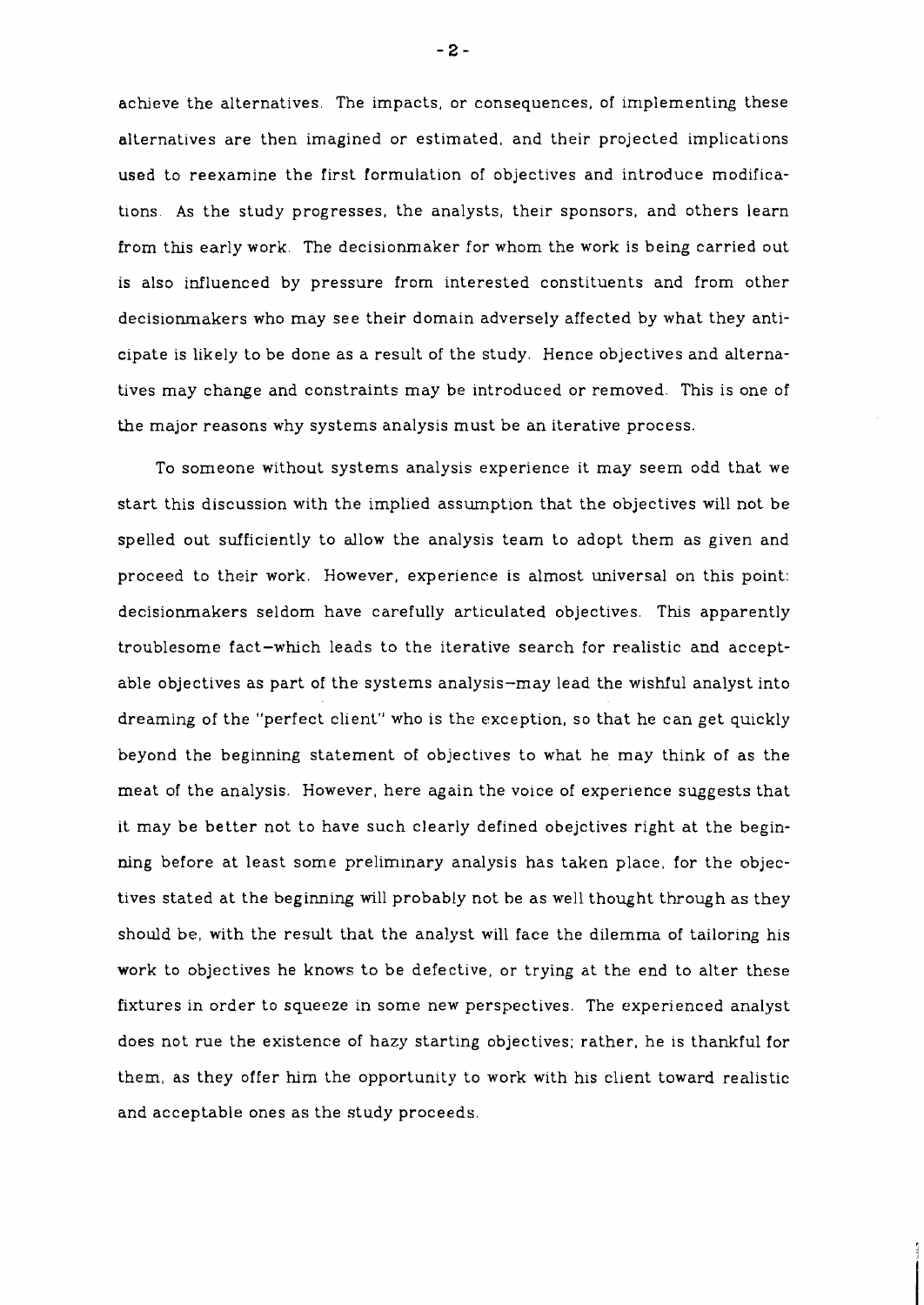**4'**  The objectives of an individual or of an organization are the principles that determine how they are to act. As Sugden and Williams (1978) put it, "They are not pious incantations of ethical or ideological beliefs which unfortunately cannot be acted on because of 'political constraints'; they express intentions to act." The analyst needs something specific enough to limit the set of alternatives and to guide the choice among them. In particular, he would like this specificity to be such that he can tell the decisionmaker (as soon as he can get some clue as to what they are) what sorts of alternatives and consequences are likely to result. The decisionmaker can then confirm that the statement of objectives expresses his intentions and offer another suggestion if it does not.

Even when objectives appear to be well specified at the outset, they can seldom be adopted uncritically by the analyst. Means are sometimes taken for ends; a decisionmaker may say that his objective is to find out where to place a new comprehensive medical center in his district, but his real objective may be broader, say to improve the totality of health services in his community; better ways to achieve the real objective may be to provide several neighborhood health centers or services through other mechanisms (hospital outpatient clinics or health maintenance organizations). Perhaps programs focusing on maternal and child health services or screening apparently well people to turn up heart and cencer conditions should be considered. Unless the broader objective is investigated by the analyst, these latter alternatives will not appear and the decisionmaker may never realize how much more he could do with his resources.

Desired goals can be stated easily, but specifying objectives one has a reasonable hope of attaining may take considerable thought, even research. It may not make sense to make up one's mind as to what one wants until one has a fair idea as to what he can get. An important way analysis helps in clarifying objectives is that it determines the undesirable as well as the desirable conseqences of the alternatives that follow an assumption about objectives. The decisionmaker, when confronted with these consequences, can ask himself whether he is

 $-3-$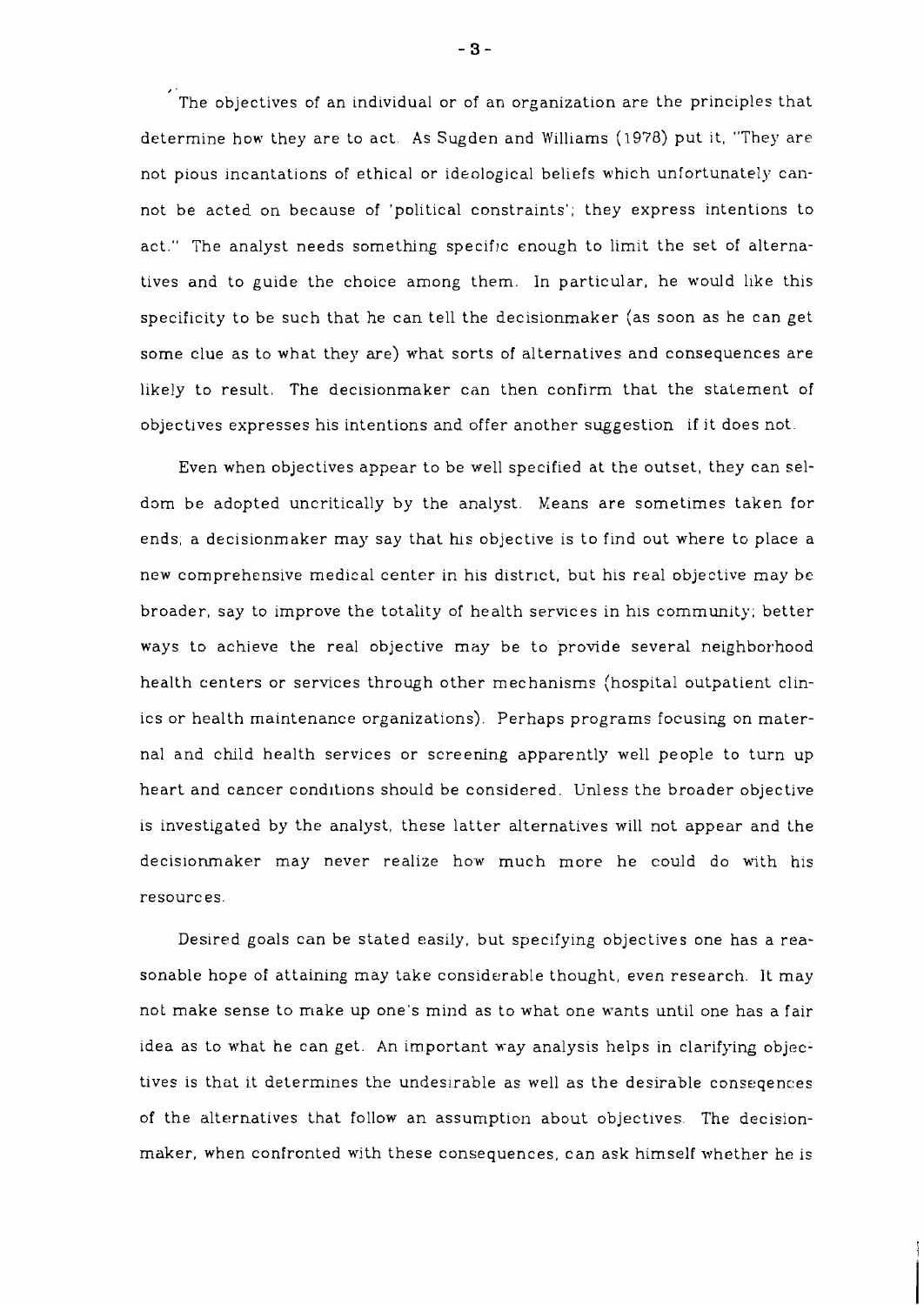willing to accept what they imply. If not, he will have to modify his goals.

In the effort to clarify objectives and find ways to measure their attainment, it is helpful to discuss the issue under analysis with several people who have no stake in the outcome-critical and skeptical outsiders. One seeks answers to questions such as "What is really at stake here?" Since attainment of the ultimate goal may be many years off, what practical intermediate goals should we strive for?

For certain issues, the question of whose objectives are relevant has to be considered. For public issues, it is some subset of the citizens of today or of future generations; the decisionmaker is merely the person or organization charged with the responsibility for changing the system, and the analyst may have to find some discrete way to make ths clear (Sugden and Williams 1978, pp. 232-242).

High-level objectives tend to be ambiguous, for it is a political advantage to appeal to as many people as possible. In fact, it is often much easier in the political process to agree on an action or program than on a goal (unless the latter is indefinite), for people may have different motives for what they are willing to do. High-level objectives that express general good intentions are valid over a long time period and are the easiest for the decisionmaker to state (Hovey 1968). A frequent problem is that such objectives are difficult for the analyst to formulate with sufficient specificity for direct use in analytical studies. **A** lowerlevel objective that is a means to achieve the hlgher-level objective may be required for analysis. To build a new health center is both a lower-level objective and a means to improve health services, a higher-level objective. Clear definitions of lower-level objectives are usually more easily provided and are technically easier to use for finding and ranking alternatives. However, misleading results may occur if the lower-level objectives are not, under all circumstances, an appropriate means to achieve the higher-level objectives. The relation need not be direct; for example, to relocate fire stations to provide better fire service, the objective of lowering the average travel time from fire station to fire

 $-4-$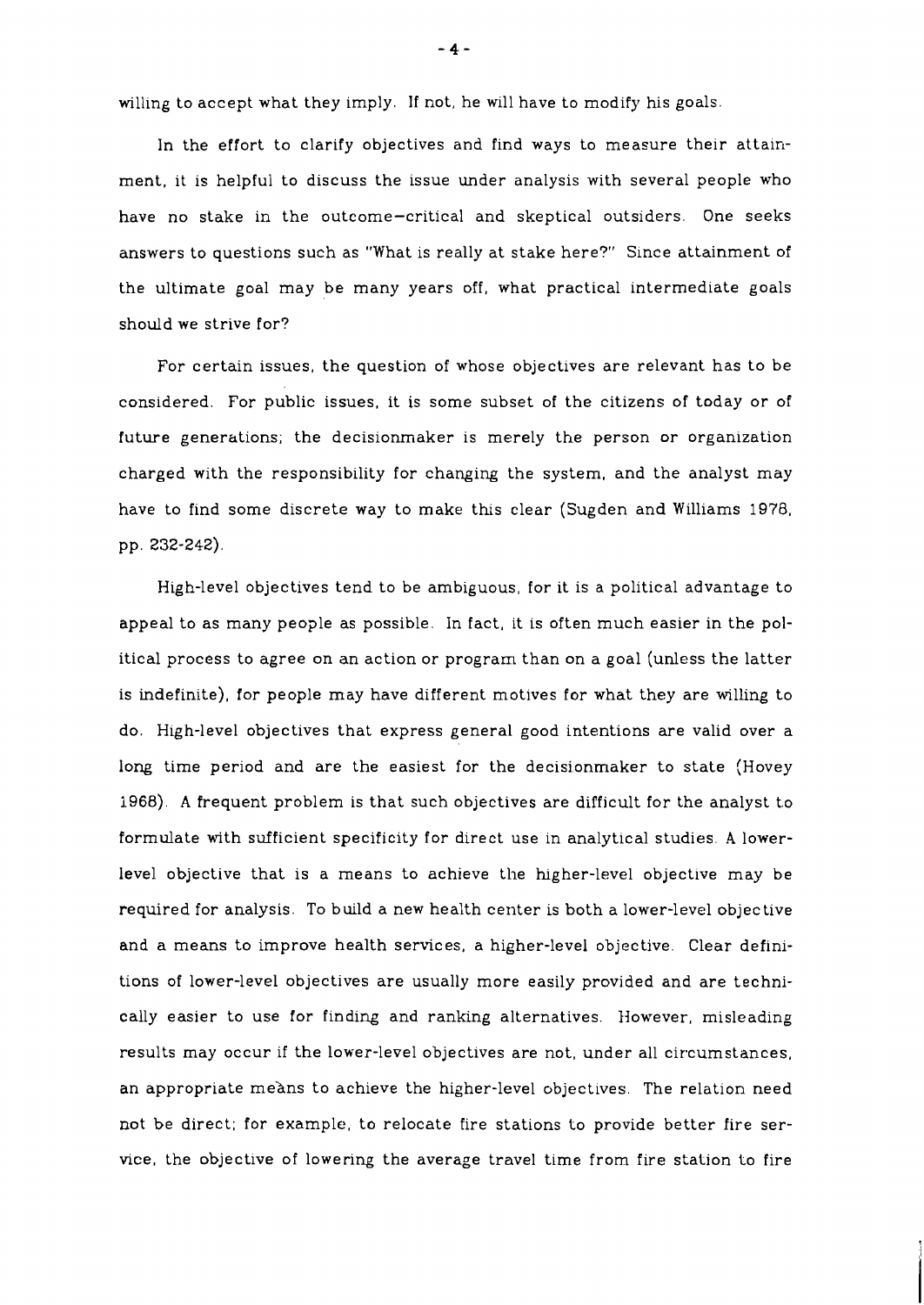serves well as a substitute for better protection of lives and property (Chapter 3 and Walker et al. :979). Travel time is, moreover, easily measurable and can thus serve as an estimate of the extent to which the alternatives attain the objective.

Capabilities designed with one objective in mind can differ considerably from those designed with another uppermost, even though both have the same higher-level goal. This is a difficulty that can arise when one attempts to make a relatively vague higher-level objective operational by using a more specific lower-level formulation. Wohlstetter (1964) illustrates ths point for the case of automobile traffic safety:

The city fathers would like to reduce the number of violations of the law. They would also like to fine or put in the clink as many violators as they can. There are two well known alternative techniques for accomplishing these ends; one is the familiar ambush technique; the other is sometimes called the visible patrol technique. The first increases the probability of interception and arrest. The second discourages culpability. Now if our goal is to maximize the number or proportion of speeders punished, or the total of municipal revenue through fines, probably the best way to do the job is by ambush, however uneasy such a sneaky tactic makes us. If our goal, on the other hand, is a reduction in the total number of traffic accidents, say, or in the number of attempts to violate the law (even if on the whole such attempts at evasion as do take place are more likely to be successful, since the culprit is aware of the cop's presence), it may very well be that the most frequent, obvious presence of policemen capable of instantaneous retaliation against speeders would encourage caution, and so achieve such goals best.

It is interesting to review the cases discussed in Chapter 3 in the light of these remarks about objectives:

 $-5-$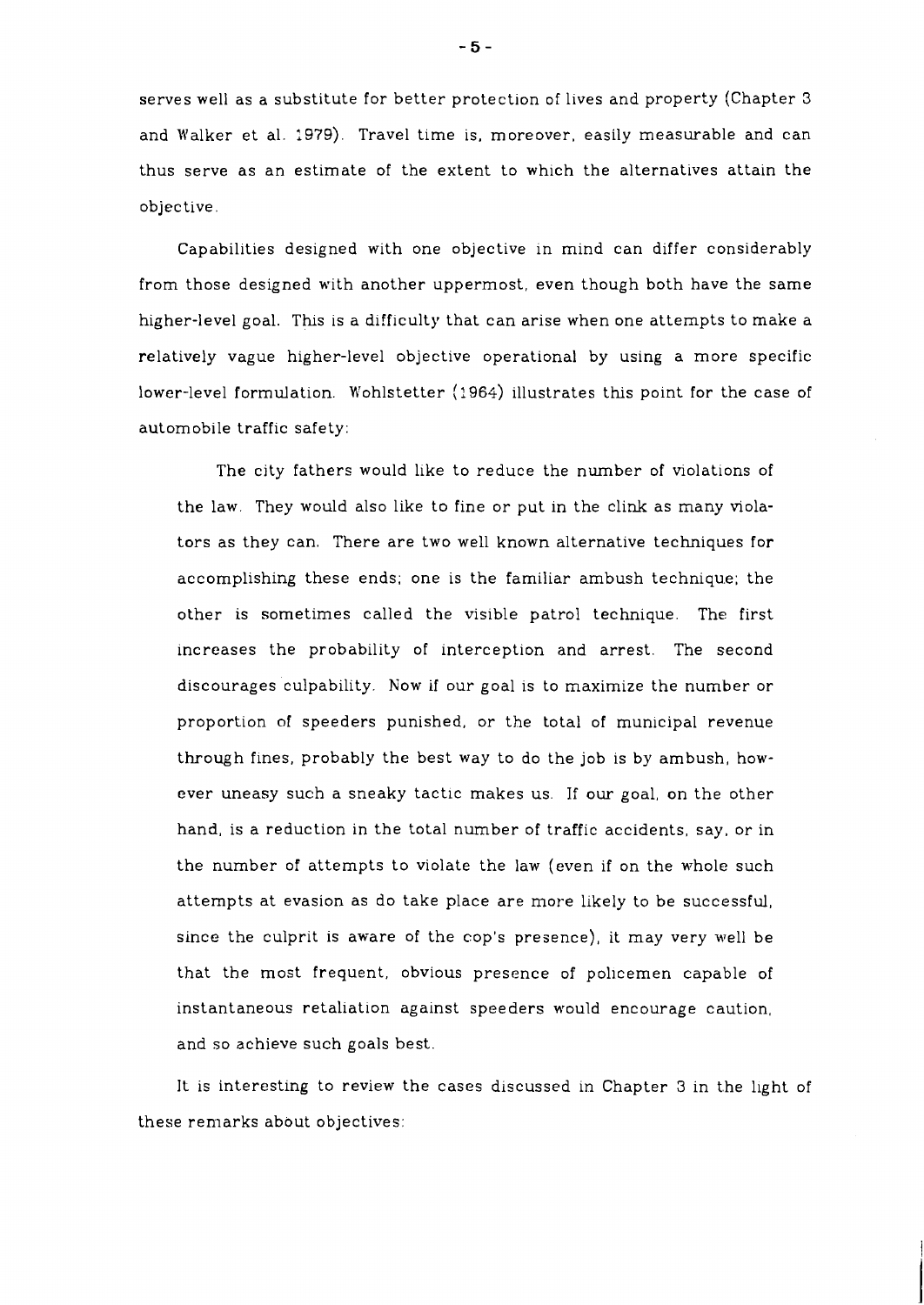The basic objective of the Greater New York Blood Program is to have blood available when and where needed-always. The only admissible exception is that elective uses can possibly, when necessary, be postponed, although the costs of such decisions are recognized as making them undesirable. Deriving from this basic objective-which was being met adequately when the systems analysis was undertaken-are two subordinate objectives: to reduce the amount of blood being outdated (and hence discarded) to the lowest level consistent with the basic objective, and to reduce the costs of maintaining the blood supply at the points of use as much as possible consistent with the basic objective. The simplicity and clarity of these objectives contributed a great deal to the crisp clarity of the analysis and the success of its implementation, because these objectives were widely accepted.

The basic objective of the Wilmington Bureau of Fire is that of any fire department: to hold down as much as possible the human (death and injury) and property losses from fire. However, owing to the lack of information in the fire-fighting community about the relations between this objective and firefighting deployments and activities, this Bureau-and the systems analysts called in to help with its planning problem-accepted three objectives that were proxies for the basic objective: to keep travel times to individual locations down to an acceptably low level, to keep the average travel time in a region at an acceptable level, and to maintain reasonable workloads for fire companies. As in the case of the Greater New York Blood Program, before the systems analysis began the Wilmington fire fighters were acheving their basic objective to a level acceptable to the community, so that one could argue pragmatically that the existing level met the basic objective, and the words "acceptable" and "reasonable" in the staten.ent of the proxy objectives imply that fire-fighting officials will exercise judgments based on the craft skills that they have learned from many years of experience. Thus, the objective of the analysis could be to achieve a redeployment pattern maintaining the level of achievement of the basic objective, possibly achieving economies, or raising the standard of service

 $-6-$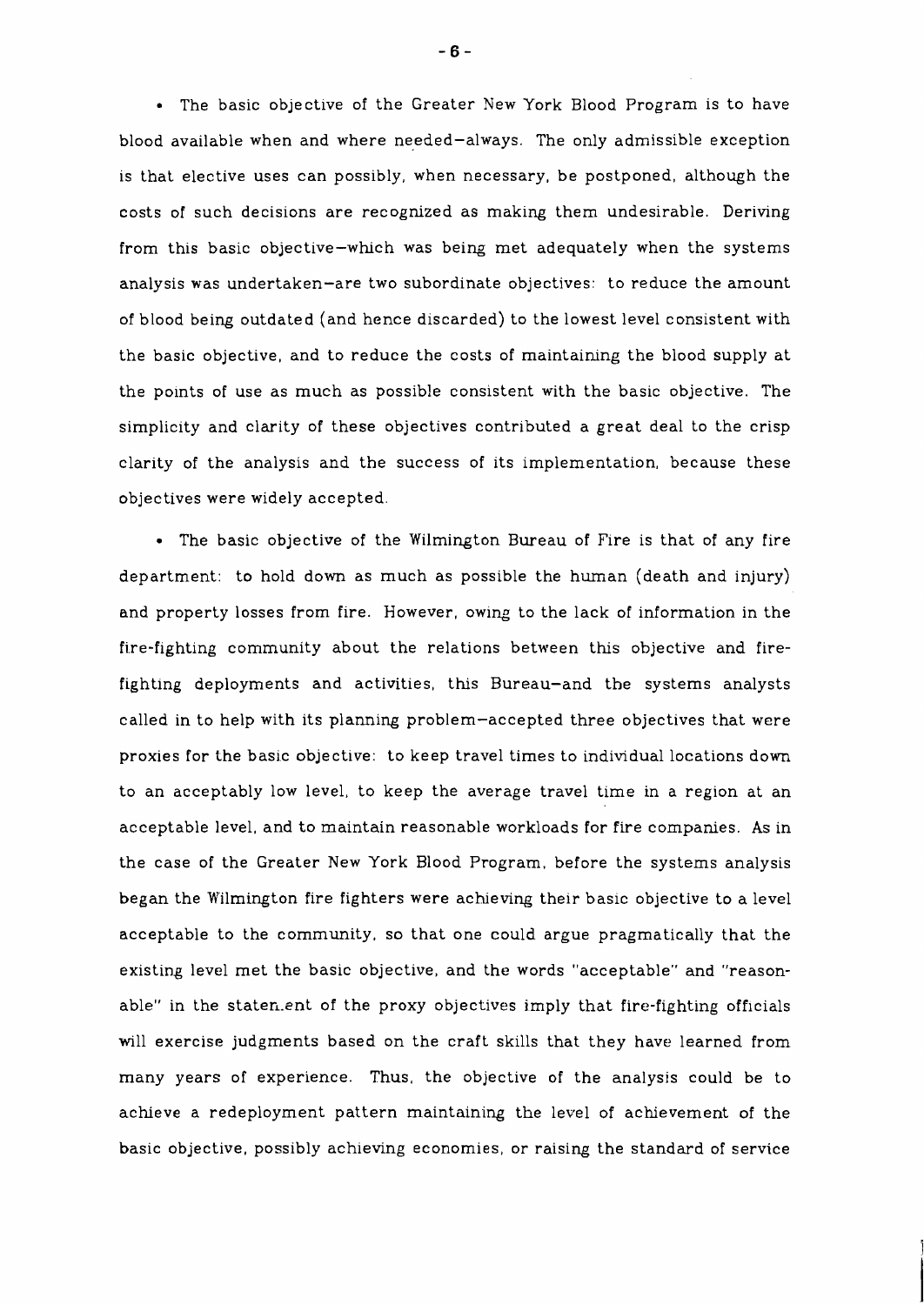as judged by the proxy objectives

• In the case of the study of the Oosterschelde estuary, the basic objective was to protect it from future flooding caused by violent storms, but the level of protection to be provided, as well as the myriad other objectives (ranging from the concerns about microscopic organisms to those of humans) were all open for analysis. While the basic objective was widely agreed to, the analysts could count on no such consensus for the others, and, in fact, had to keep them all flexibly in view, in order to allow the many parties of concern to make their own judgments about them.

• In the case of the IIASA study of the world's energy future for the next fifty years, since there was no world energy executive-or even a closely knit set of officials who could be thought of as an approximation-the analysts had to attribute objectives to the world that would seem reasonable to the many executives and analysts who might later want to use the study's findings as a contribution to their own thinking about their narrower problems. In broad terms the basic objective assumed by the analysts was that the world would want to sustain its use of energy indefinitely at a level that would maintain the standard of living in developed parts of the world and allow the developing parts to increase their standard, whle accepting the population growth that is expected. Supporting this basic objective there were many other objectives-for example, making the world's energy future grow by a natural and fairly smooth evolution from the present world energy posture. While most of these supporting objectives were expected to be widely subscribed to, variant views were expected on many-an expectation that proved to be realistic. For example, some solar energy enthusiasts feel that the assumption of a sustained standard of living is inappropriate, that a smooth transition should be replaced by a sudden switch to solar energy, and that future world energy use should be assumed to undergo a significant per capita reduction.

In sum, it is important to consider and evolve a clear concept of the objectives, and to seek as much of a consensus on them as possible. However, our

 $-7-$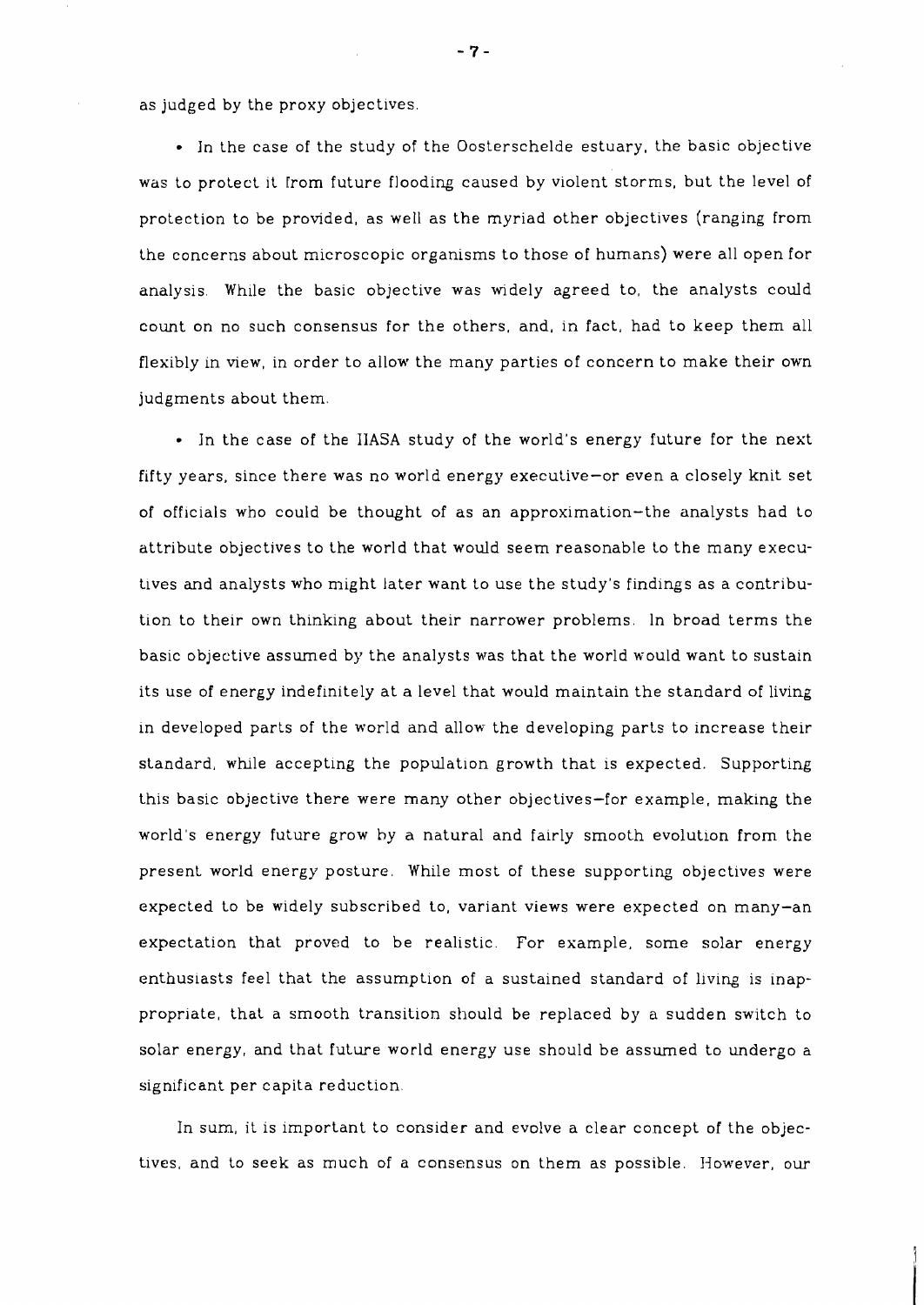examples suggest that the consensus may not be achievable, particularly at the beginning of the analysis, when the consequences of various objectives may not be perceived realistically by all concerned. On the other hand, when there are myriad objectives, many conflicting-as in the Oosterschelde analysis-the work can illuminate them and their consequences so as to allow accommodation among potentially conflicting parties in the process of deciding on a course of action. All of these matters emphasize the importance of having a clear view of objectives, all of them that are relevant, even if they cannot be rationalized into a congenial set.

In brief, finding the right objective is crucial, more important than it is to find the very best alternative. The wrong objective means the research is devoted to the wrong problem; to designate a slightly inferior alternative is not nearly so serious.

**Measuring effectiveness.** To be considered an alternative, a course of action must be consistent with the decisionmaker's objectives, i.e., offer some hope of attaining the objectives, or at least of bringing them closer. For the **pur**pose of quantitative analysis we would like a scale on which the effectivenesses of the various alternatives in attaining the objectives can be measured. The alternatives can then be compared and ranked in terms of effectiveness, that is, by their standings on the effectiveness scale.

Unfortunately, a satisfactory scale cannot always be found easily. The problem is that many objectives are difficult or impossible to quantify directly in any useful fashion. It is therefore necessary to use a surrogate or proxy, a substitute objective that can be measured and that approximates the extent to whch the real objective is attained. The problem is to get a good approximation. Thus, to measure the quality of medical care in a community, the infant mortality rate is often used as a proxy, even though it merely measures one aspect of the quality of medical care; to measure fire-department performance, response time is often used (Walker et al. 1979, **p.** 81).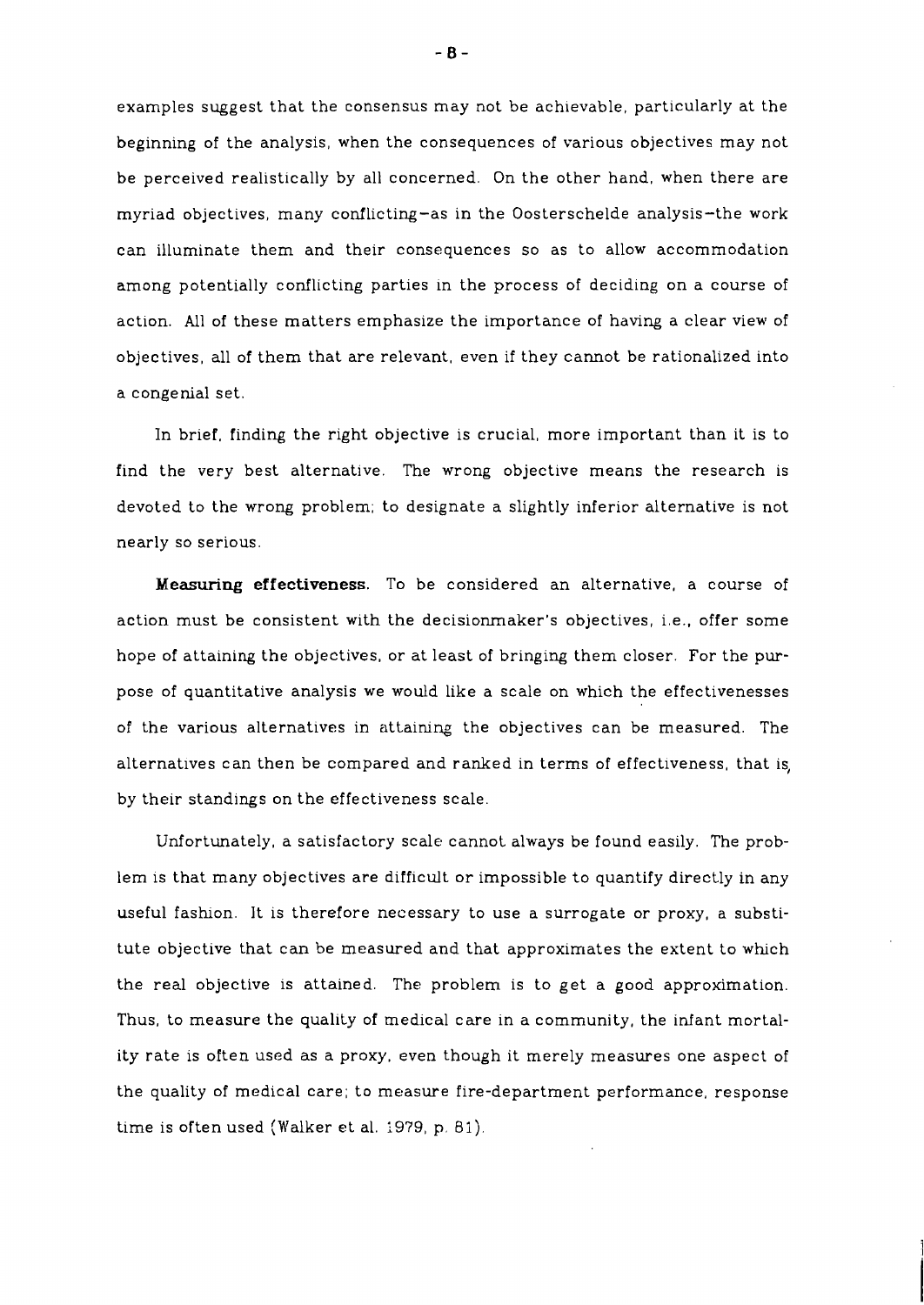One technique for flnding quantifiable ways to measure effectiveness is to try several successive modifications of tentative possibilities for stating the objective to see whether any substitutes or proxies are suggested. Sometimes it can be easier to examine several possible proxies to see whether, if they were attained, the desired end would also be achieved.

The mark of a good proxy is that its achevement closely reflects achieving the real objective. Unfortunately, there are a number of inadequate but common approaches in use.

One is to use input to measure output; to compare the quality of primary school education in various districts in terms of expenditures per pupil. **<sup>A</sup>** second is to use workload measures or efficiency measures to compare quality of output, say, to compare the quality of primary education on the basis of teacher-pupil ratios.

Consider a single unambiguous objective, say, to improve garbage collection. To facilitate comparisons, it is useful to have a scale on which to measure the effectiveness of the various possibilities. But there is no obvious scale to measure better garbage collection, so we need a proxy-a substitute objective measured by, say, the percentage of city blocks remaining without health hazards, or the reduction in the number of fires involving uncollected solid waste, or rodent bites, or valid citizen complaints. All of these, unfortunately, treat just an aspect, not the full value, of better garbage collection. In practice, people often use even less satisfactory scales, for instance, an input measure-expenditure per household-or an efficiency measure-number of tons collected per man-hour-or a workload measure-tons of waste collected-that indicate nothing about the quality of the work.

When several attributes need to be considered, a combination is sometimes used in which the various attributes are assigned weights, resulting in an ordinal or cardinal utility function. The failing here is that the function is to a large extent the product of the analyst's judgment as to the relative importance of the attributes and not that of the responsible decisionmakers. The

 $-9-$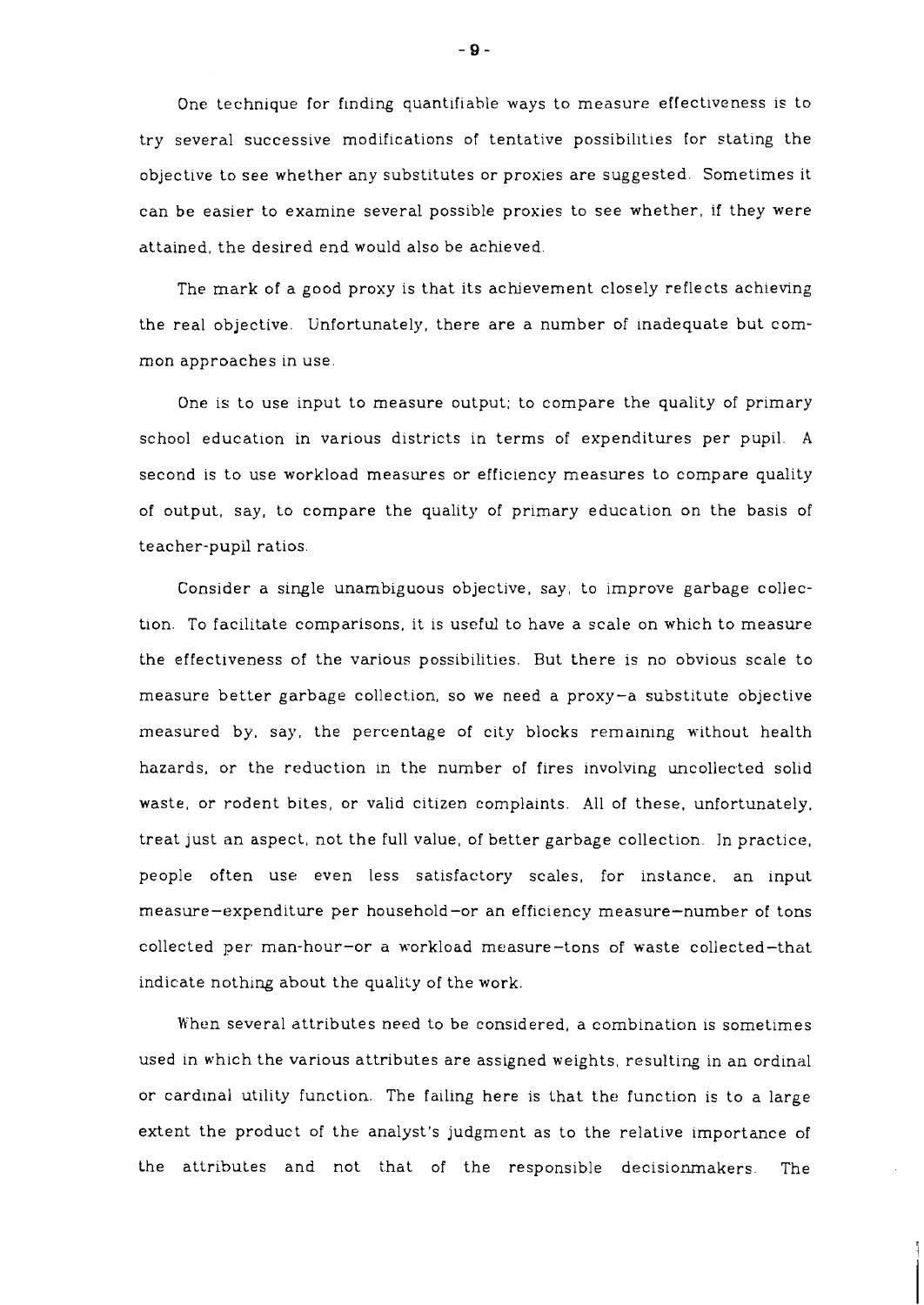decisionmakers, if they were willing to spend the time, could work out their own set of weights (with guidance from the analyst) but even here the analyst's influence is powerful. Hatry ( 1970) comments:

There is no doubt that the job of decisionmakers would be easier if a single effectiveness measure could approximately be used. However, I contend that such procedures place the analyst in the position of making a considerable number of value judgments that rightfully should be made in the **political** decision-makirg process, and **not** by the analyst. Such value judgments are buried in the procedures used by the analysts and are seldom revealed to, or understood by, the decision makers.

Such hocus pocus in the long run tends to discredit analysis and distract significantly from what should be its principal role: to present to decision makers alternative ways of acheving objectives, and to estimate and display all the major tradeoffs of cost and effectiveness that exist among these alternatives. [Emphasis in the original.]

The Oosterschelde analysis described in Chapter **3** shows, not only that it is not necessary to push disparate measures of effectiveness into a common measure, but also displaying them with their relevant objectives can have important values for the decisionmakers.

In selecting a scheme to measure effectiveness, we are not only looking for a scale that is positively correlated with the objective under consideration but also for one for which the required data can be obtained.

Suppose, for example, an ongoing government program for training computer operators is to be evaluated. If the objective of the program is the eventual increase in the gross domestic product (GDP), how can effectiveness be measured? One possibility is to calculate the increase in GDP caused by the increase in the income of the trainee that results from the training he receives; this requires that the income of the trainee be total compensation (i.e., include fringe benefits) and that adjustment be made for displacing previous workers, if

 $-10-$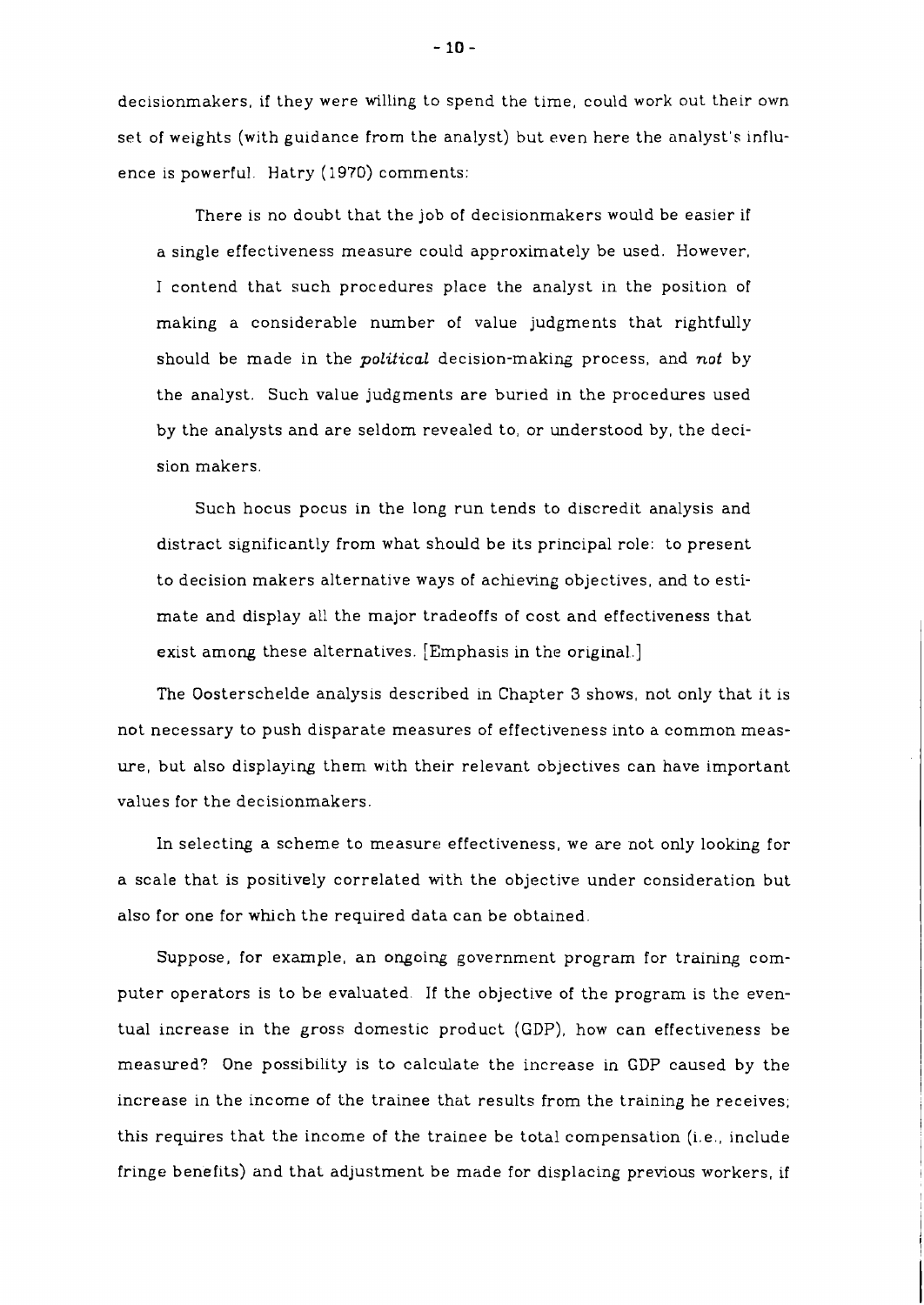any, by the trainees.

But how do we actually get the needed information? By following the history of the trainees after they leave the program, it is possible to estimate their actual income, but how much of any change can be attributed to the training? One way to get the desired information would be to carry out a social experiment (Chapter 7) in which participants are assigned randomly either to the program or to a control group, and then follow the wage experience of both groups. But the experiment could well be much more costly than the training program alone. A practical substitute would be to use the wage experience of a group of people having similar backgrounds to the trainees for comparison purposes. It is imperfect, but conceptually correct; a measure based on it is likely to be superior to an output measure such as the percentage of trainees to get jobs as computer operators.

**Multiple objectives,A** decisionmaker may have more than one objective. If so, they may conflict; he may wish to reduce expenses but increase staff or to increase highway safety on a motorway between two cities but to decrease the travel time. In any event, if there are two or more objectives, they compete (except possibly for pairs where one is the means to the other) in the sense that, for given resources, if the decisionmaker strives for maximum attainment of a particular one, he must accept less than maximum attainment of the others.

As is obvious, one cannot maximize benefits and mimmize cost simultaneously or do somethng similar for any other pair of goals. But if the measures of attainment for these goals have a common unit, one can create a new goal to achieve the most advantageous combination. For instance, one can maximize benefits minus costs (as in cost-benefit analysis) provided both can be expressed in monetary units (Nagel and Keef i979).

If there are several decisionrnakers, each with his own set of objectives, a number of different approaches can be used to expedite the process of reducing the number of objectives to something that can be used as a basis for analysis (Eilon 3.972, Keeney and Raiffa 1976). The following list gives some

 $-11-$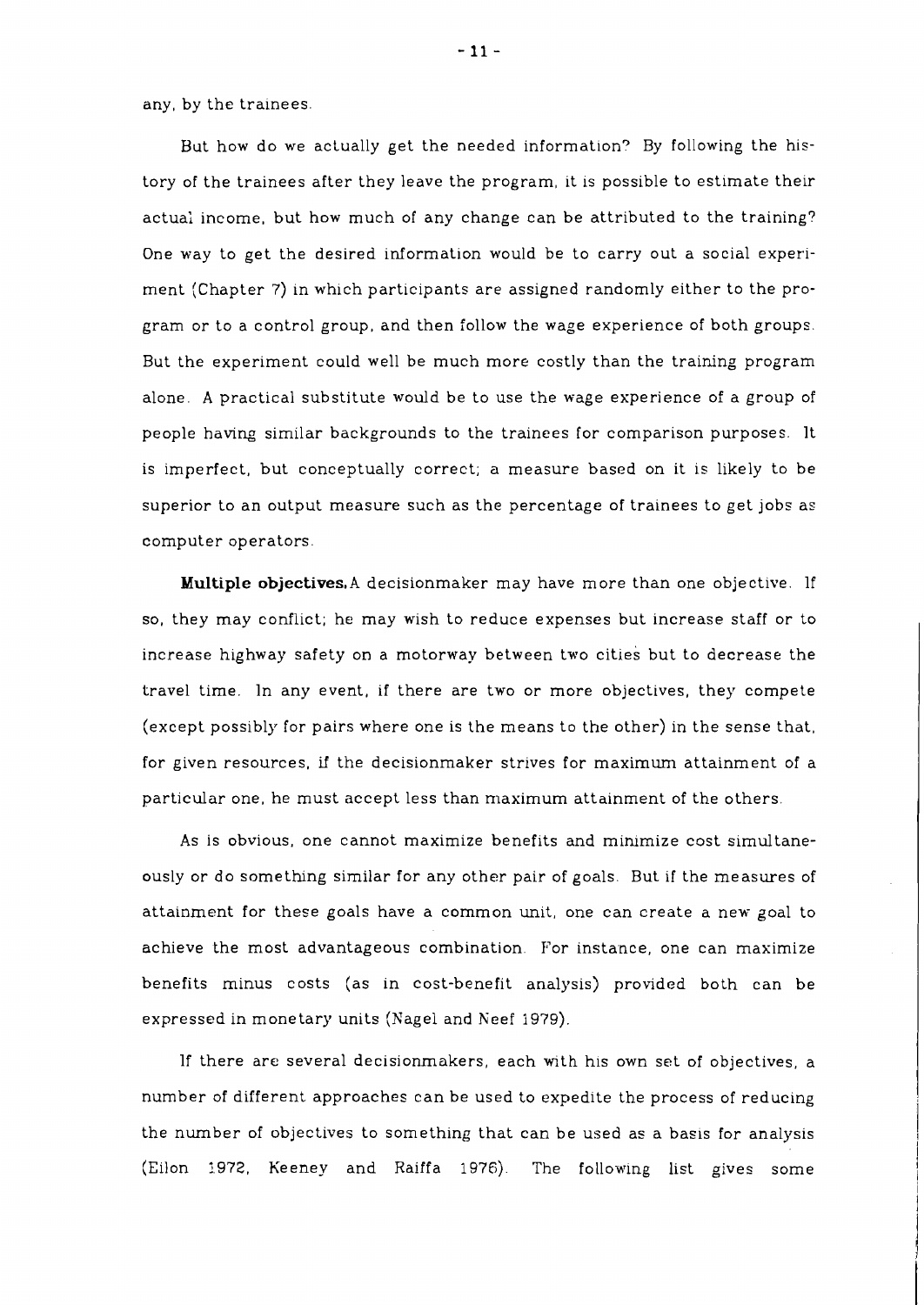examples-each of these approaches requires discussion among the decisionmakers holding competing objectives and a certain amount of compromise and concession:

Objectives that are only means to achieve other objectives can be eliminated.

If all the objectives can be interpreted as means to achieve some higherlevel objective, and a relevant way to measure its effectiveness or that of a good proxy corresponding to this objective can be found, then this higher-level objective may serve as the single objective.

**A** preference ordering of objectives can sometimes be set up and used to effect tradeoffs among them. **A** solution is first determined using the highestranking objective; then an effort is made to acheve as much of the second as possible without sacrificing too much of the first; and so on.

All objectives except (the most important) one can be converted into constraints, by agreement on a minimum level of attainment acceptable on each.

Tradeoffs among the objectives can be worked out and used to construct a composite index of worth, a value or utility function (decision analysis; see Raiffa 1968).

No effort can be made to "optimize" with respect to any specific objective. Instead, all objectives can be converted into constraints and a solution determined under the agreement that any solution satisfying all constraints-called a *satisficing* solution-will be "good enough."

It is, of course, not always possible to reach the agreement necessary to implement any of these simplifications, although the use of special techniques to increase the *value sensitivity* of decisionmakers (Dror 1975, p. 250) may make them more amenable to compromise. We will treat value sensitivity in a section under that title in Chapter 8 after discussing satisficing and the more common schemes for presenting results: cost-effectiveness and cost-benefit analysis, decision analysis, and the so-called "scorecards."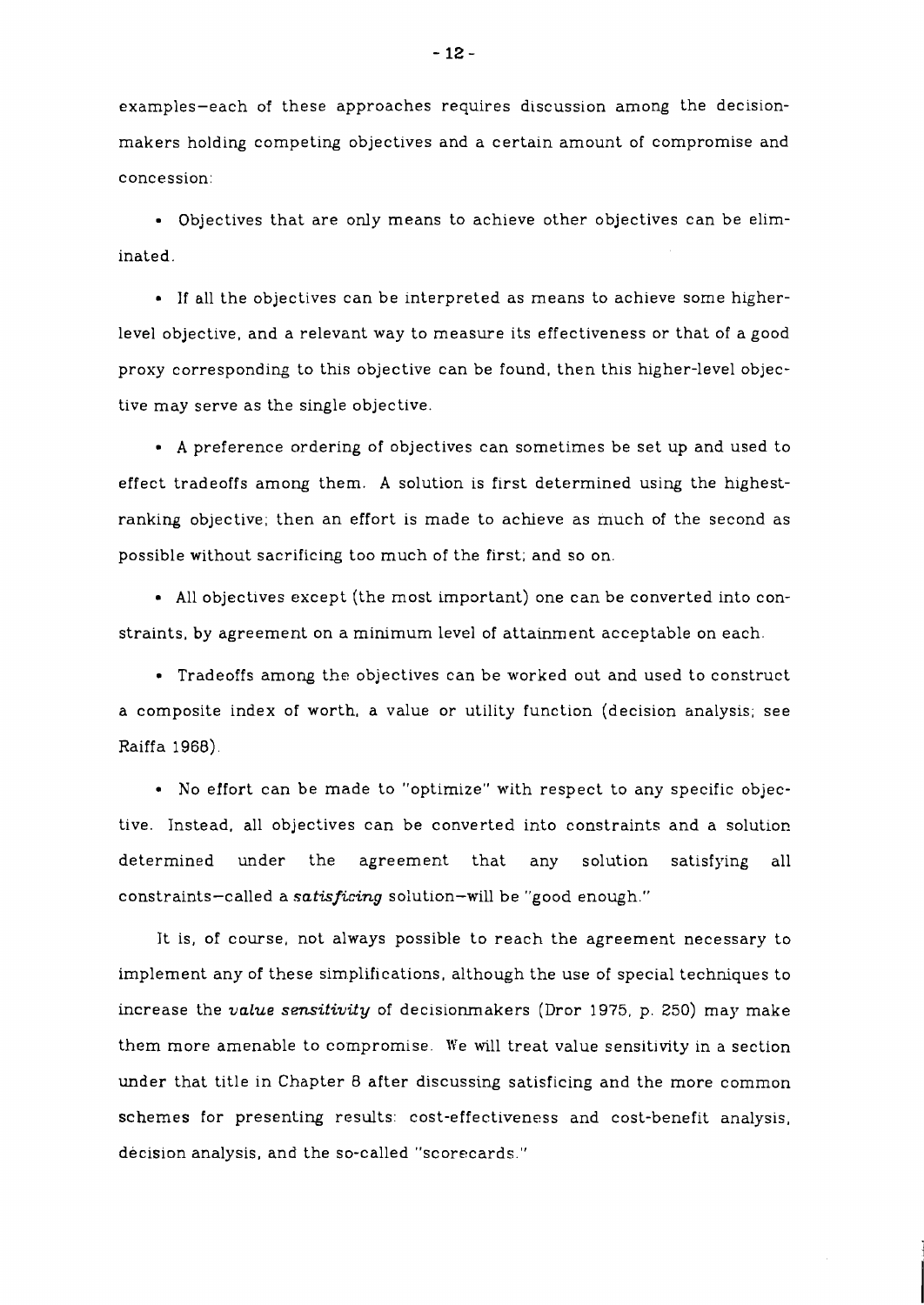What we cannot do satisfactorily is construct a unique group objective from all the individual objectives that automatically weights all the separate ones. Arrow (1951) has proved, for example. that, under a few reasonable assumptions, there is no general procedure for obtaining a group ranking from the rankings of the individual group members.

Some idea of the interplay among objectives and their measures can be gained from looking more closely at the blood availability and utilization example. The basic objective is, as we said earlier, to have blood available when and where needed. However, to this baldly idealistic objective-which could well entail very high costs-was added a qualification: that elective uses of blood be allowed to be postponed when supplies are short. Within the framework of a system meeting this goal, the analysts considered two additional objectives: to reduce the amount of blood being outdated (and hence discarded) and to reduce the costs of maintaining the blood supply at the points of use (the proxy measure for ths objective being the average number of weekly deliveries to a hospital blood bank).

The basic objective could be achieved by maintaining very large supplies at the hospital blood banks at all times, but this policy would entail very large outdating rates; in fact, most areas in the United States were pursuing policies dominated by this sort of approach and were experiencing outdating rates of 0.20-that is, a fifth of the blood donated was not put to its ultimate good use. On the other hand, very low outdating rates could be achieved merely by keeping minimal stocks at the hospital blood banks-but this would run the risk of prejudicing seriously the basic objective of availability where needed whenever needed. Another policy could possibly meet the demands of the basic objective and the desire to reduce outdating to a minimum: keep all blood centrally and deliver expeditiously when needed. Very little speculation is needed to determine the unacceptability of this policy; in addition to escalating delivery costs, there would be unacceptable time delays in the face of short-term health emergencies.

 $-13-$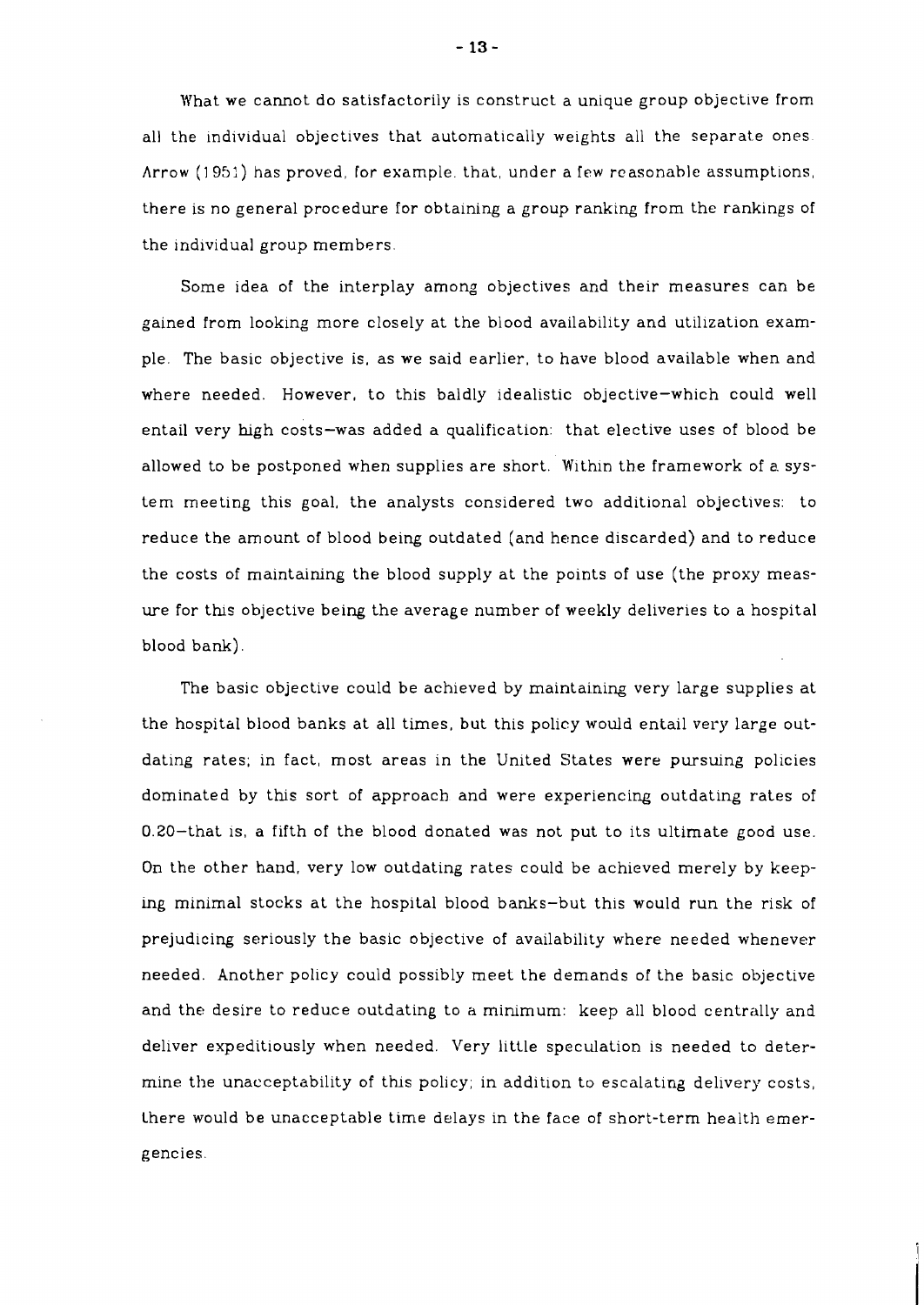The study then was aimed at a compromise among all of these objectives, and acheved it by keeping the basic objective at its former high and acceptable level while reducing the outdating and shortage rates (these latter causing extra deliveries to be made from the center to the hospital blood banks). The results of the first test were: outdating reduced from 20 percent to 4 percent, average weekly deliveries per hospital blood bank reduced from 7.8 to 4.2 (these figures also being an indication of the increased adequacy of the hospital blood bank's supply, especially since 1.4 of the 4.2 weekly deliveries were to cover shortages, the other 2.8 being routine prescheduled deliveries). Some experimentation with their models convinced the analysts that the **4** percent outdate rate was about the smallest that could be achieved in this balance among the three objectives; in other words, this outdate rate represented a cost of pursuing a balance, rather than just this one objective.

Similar discussions could be generated for the other examples in Chapter **3,**  but they would of necessity be much longer-too long for the space available here. Nor would they contribute essentially new insights. However, the diligent reader would find the sources from which we have drawn our brief accounts a rich mine of instructive issues of the sort indicated in the blood-bank discussion.

## 2. CONSTRAINTS

The objectives suggest the alternatives, the constraints restrict them and reduce the number of possibilities that can be considered. Constraints are thus more likely to simplify than to complicate the work of the analyst.

Constraints often have a function similar to objectives from an evaluation point of view. Herbert Simon (1964,, p. 20) writes:

It 1s doubtful whether decisions are generally directed towards a goal. It is easier and clearer to view decisions as being concerned with discovering courses of action that satisfy a whole set of constraints. It is this set, and not any one of its members, that is most accurately viewed as the goal of the action. If we select any of the constraints for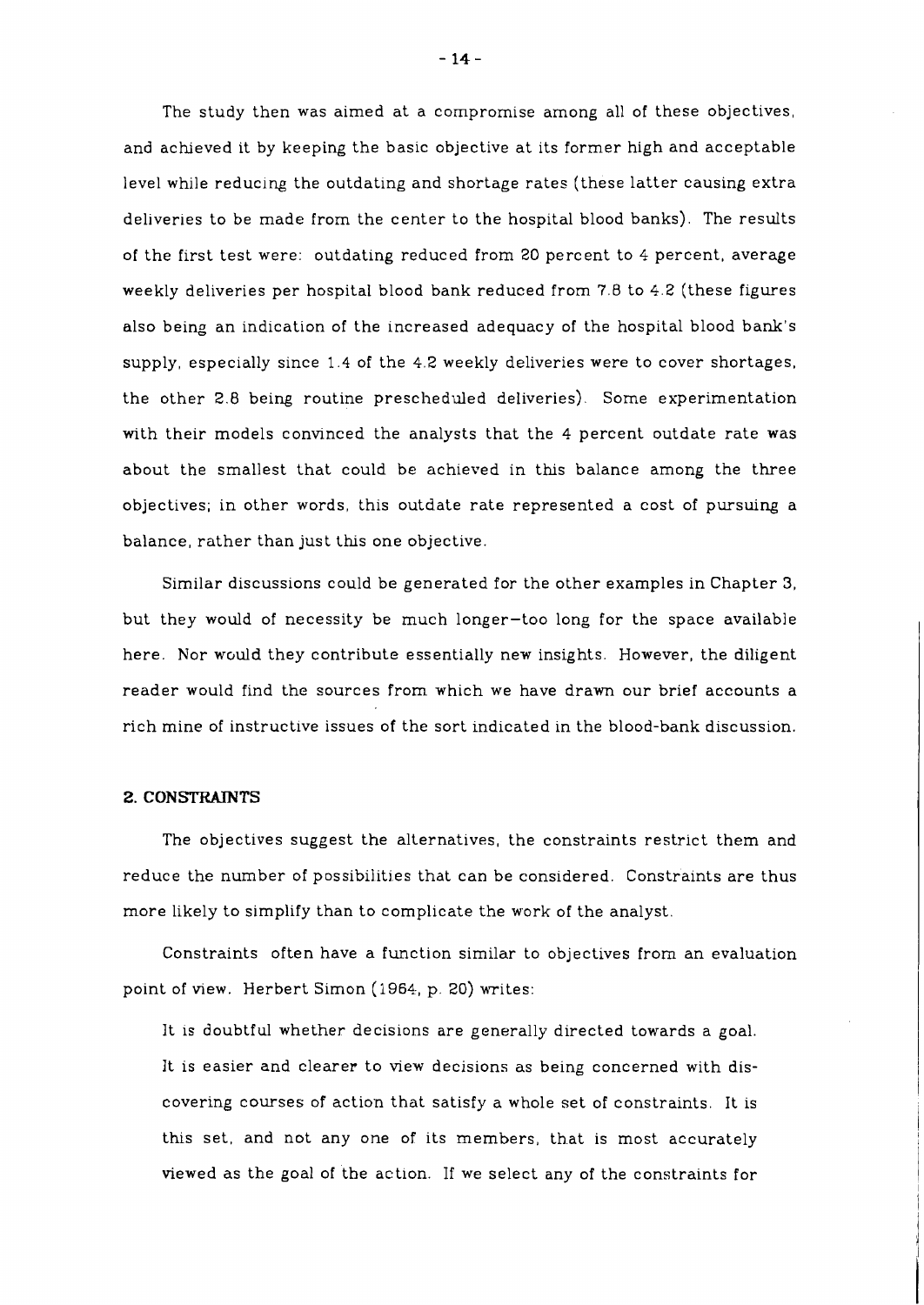special attention, it is (a) because of its relation to the motivations of the decisionmaker, or (b) because of its relation to the search process that is generating or designing particular courses of action. Those constraints that motivate the decisionmaker and those that guide his search for actions are sometimes regarded as more "goal-llke" than those that limit the actions he may consider, or those that are used to test whether a potential course of action he has designed is satisfactory. Whether we treat all the constraints symmetrically or refer to some asymmetrically, as goals, is largely a matter of linguistic or analytic convenience.

When a distinction between objectives and constraints is made, it is usually based on the idea of a constraint as an absolute restriction, in contrast to an objective or goal that may be open ended. Majone (1978) suggests, and we concur, that when there are several objectives they can always be traded off at the margin if this leads to an improvement in the total utility. That is, it 1s reasonable to sacrifice a particular objective if the situation on the whole is thereby improved. A constraint on the other hand, cannot be so exchanged against other constraints, for its logical force resides wholly in its inviolability. Thus, the translations of a decislonmaker's desires into a problem formulation, including the definitions of limit values (constraints), must be done with a lot of care. For once a constraint, a limit value, is established by, or in concurrence with, the decisionmaker, it will be held to during analysis (although, of course, it may be changed in a later analysis). Majone (1978) remarks:

The opportunity cost of a proposed policy constraint must be carefully considered before the constraint becomes firmly embedded in the analytic structure. As Hitch and McKean (1960, p. 196) write, 'casually selected or arbitrary constraints can easily increase system cost or degrade system performance manifold, and lead to solutions that would be unacceptable to the person who set the constraints in the first place.' They cite the example of a weapon-systems study, where a

- 15 -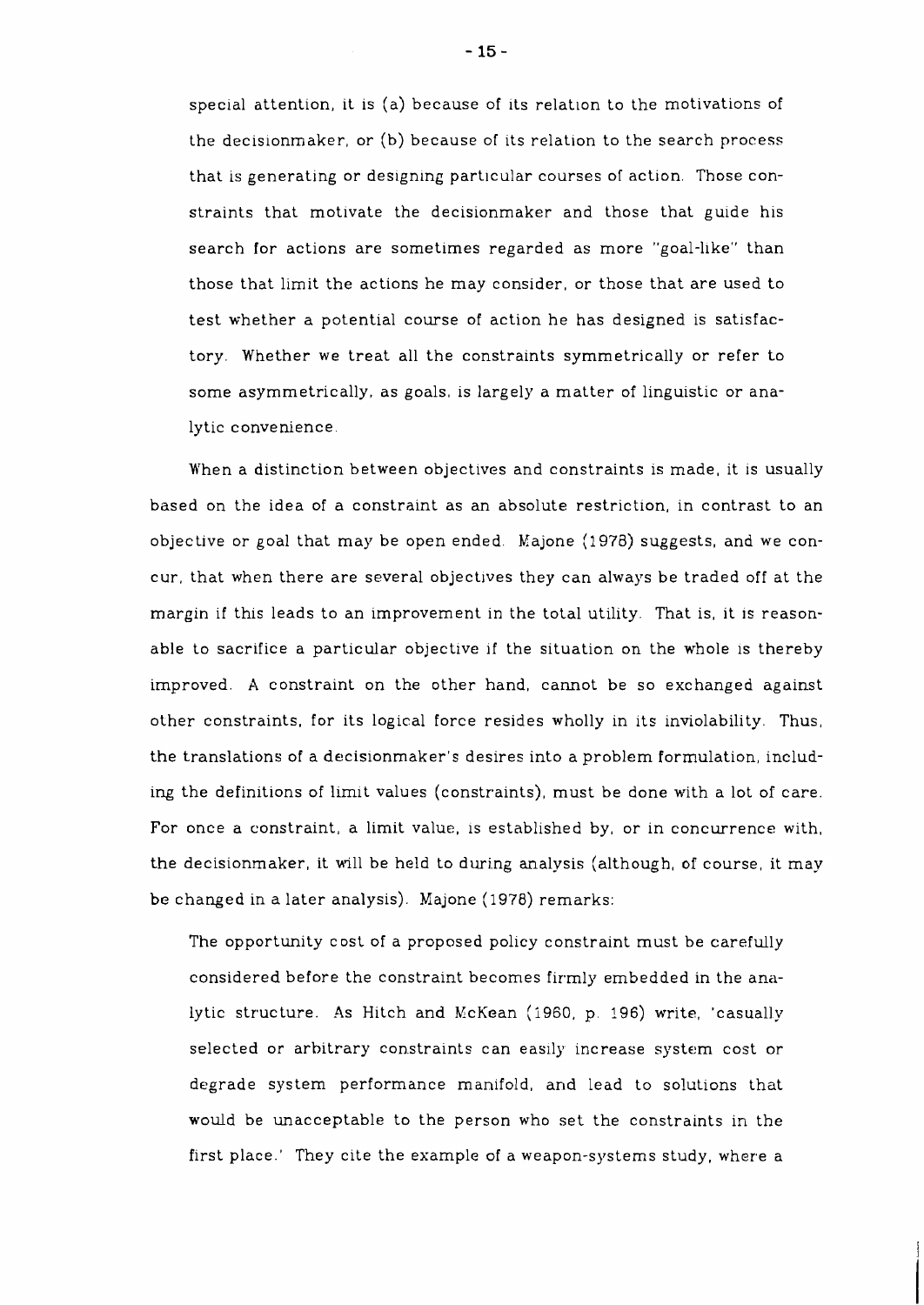constraint on acceptable casualities led to solutions in whch 100 million dollars was being spent, at the margin, to save a single life. Many more lives could have been saved with the same resources. Had the policymakers realized the opportunity cost of their safety requirements, they would probably have set them at a lower level. Or, like good utilitarians, they may have chosen to treat the risk factor as a subgoal, to be optimized compatibly with other system's requirements and the available resources.

The constraints may be so restrictive that no alternative will attain the objective. Demonstrating that somethng cannot be done or can only be done if certain constraints are removed may be just as important as showing that something can be done, for it can save a great deal of wasted effort and be on a sounder basis.

Here again the blood availability example illustrates the points. We have so far treated the desirability of always having blood available when and where needed as an objective, because the existing system allowed modest shortfalls affecting elective procedures. However, if it had been considered and treated as an inviolable constraint-one that could easily be advocated by someone not familiar with the usual working of the health system-the analysis and its results would have been violently transformed, as also would its results.

On the other hand, a constraint may be intrinsically inviolable. For example, the **IIASA** energy study could not yield a use of fossil fuels over the next fifty years greater than the available supply. However, careful scrutiny of the technical possibilities yielded new views of this constraint, as new forms of fossil resources could be exploited as fuels when technology and economics become favorable (example: oil from oil shales) or the available supplies could be extended by combining them with more advanced technologies (example: using breeder reactors to fuel coal gasification).

The lesson is simple: objectives and constraints must not be treated as sacredly inviolable, but must be scrutinized from many points of view as the

 $-16-$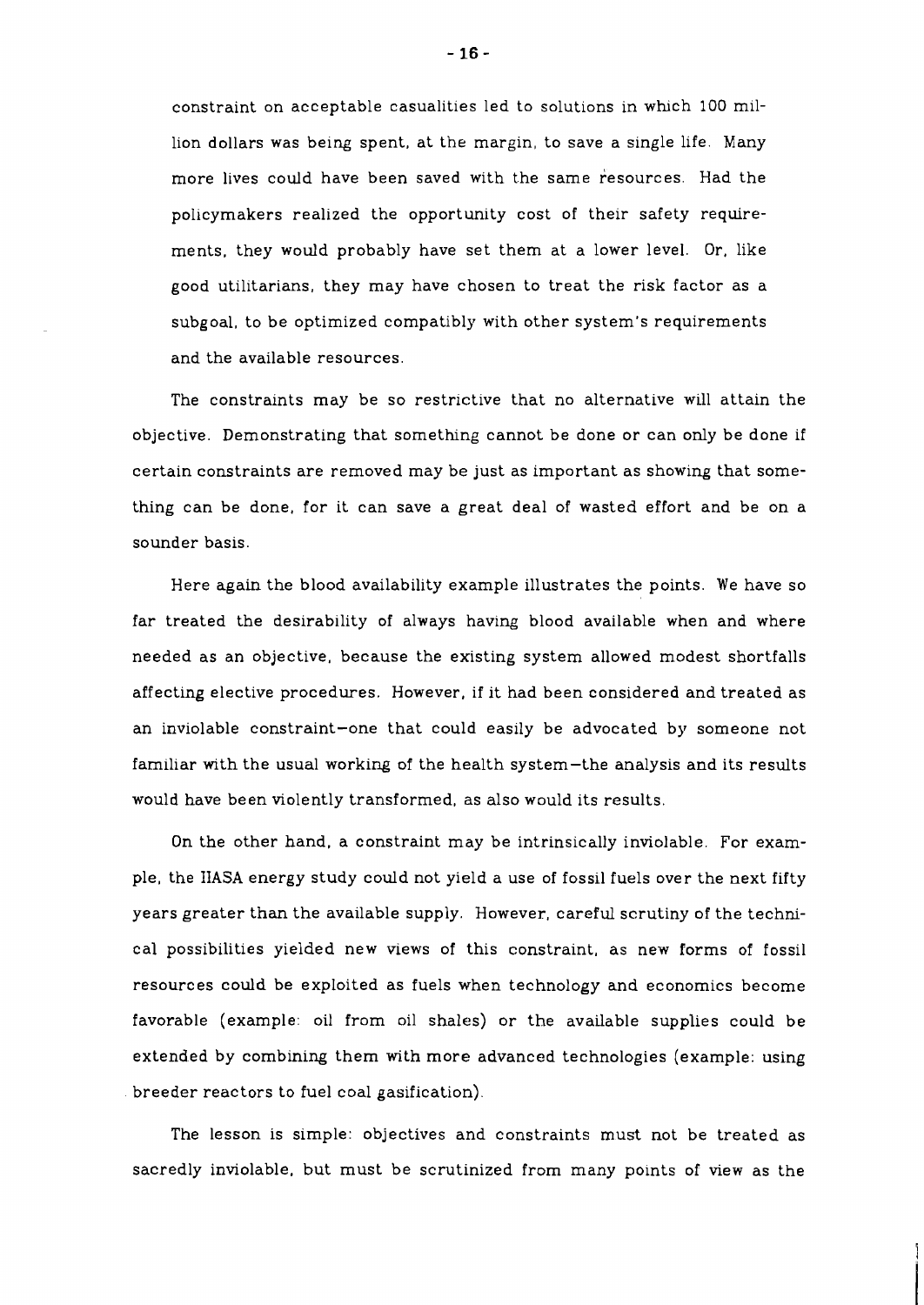analysis proceeds and technical possibilities emerge-and their roles should be subject to change.

## **3. ALTERNATIVES**

The search for alternatives is the activity that gives form and structure to systems analysis. No amount of modeling and evaluation will help to move the effort toward a solution unless the analyst can discover, design, or invent one or more satisfactory alternatives, that is to say, actions or policies that offer hope of accomplishing what the decisionmaker wants. No amount of evaluation will uncover the best alternative available unless it appears among those investigated.

An obvious illustration is suggested by Sugden and Williams (1978, p. 231):

Consider, for example, a cost-benefit analysis that compares the effects of undertaking a large programme of road-building in a city with the effects of taking no action and which finds that the former policy ls to be preferred. This might then be used as an argument that the whole programme ought to be undertaken even though all that has been shown is that this is better than doing nothng at all. It might well be that undertaking only a part of the programme is preferable to either of the alternatives that has been studied.

To generate alternatives at the start of a study is clearly a creative act. Once we have one, it is easy to design an infinity of related alternatives that are more costly or less efficient or possibly even marginally better, but significant improvement is harder to achieve. One must make a deliberate effort to think of possibilities; here brainstorming and talking to a variety of people helps.

To design alternatives frequently means becoming well acquainted with the relevant technologies and working closely with the technologists with detailed knowledge of the technical possibilities. For example, the flood-control engineers developed the options for protecting the Oosterschelde estuary that were considered by the Rand team of systems analysts. In the IIASA study of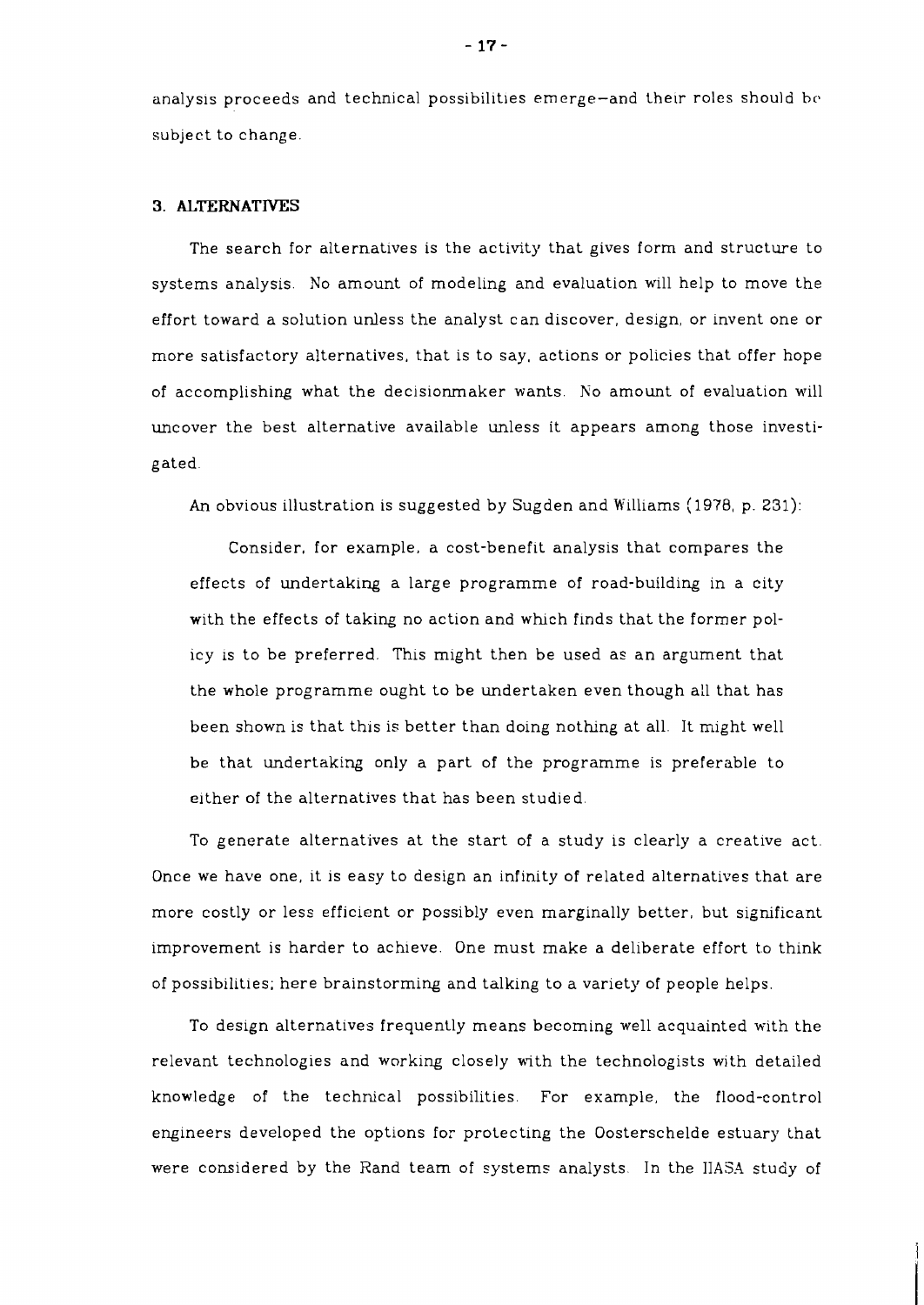world energy supply and demand a great deal of effort was expended on detailed inquiries into the possible technical options that might be available for use with many forms of energy sources: coal, oil, solar, ocean thermal, water power, and so on. The characteristic properties of these technical options could then enter the systems analysis calculations in the forms of contributions to the total energy supply, costs, material requirements, demands on the available stock of capital, and so on.

This is not to say that the systems analyst should just consult a few technologists and then adopt some alternatives. Experience shows that an interplay between the original alternatives and the issues in the analysis may suggest important options with much improved properties in the light of the compromises and tradeoffs that the analysis reveals. For example, although the IIASA study of world energy supply and demand started with the presumption that it would be possible for the world to move in 50 years from a major dependence on exhaustible sources of energy to principal reliance on renewable sources, the analysis showed that this would be so difficult as to be virtually impossible in so short a period. In fact, the study projected a significant increase in the use of energy from exhaustible sources (as Table 3.6 shows), although the proportion of the total supply from such sources could be expected to decrease somewhat (as Figure 3.10 shows). To make matters worse, the analysts were forced to project a continuing high use of gas and easily transportable liquid fuels. With use of oil and gas from fossil sources having to decline for both supply and cost-ofproduction reasons, these findings turned attention, as Figure 3.10 shows, to coal liquefaction and gasification, since the world has huge coal reserves.

The lIASA analysis team observed (Energy Systems Program Group 1981):

When coal-based synthetic fuels begin to take on such a large role, the technical processes by which they are produced also become most significant....

In autothermal coal gasification and liquefaction schemes, both the process heat and the required hydrogen are produced by burning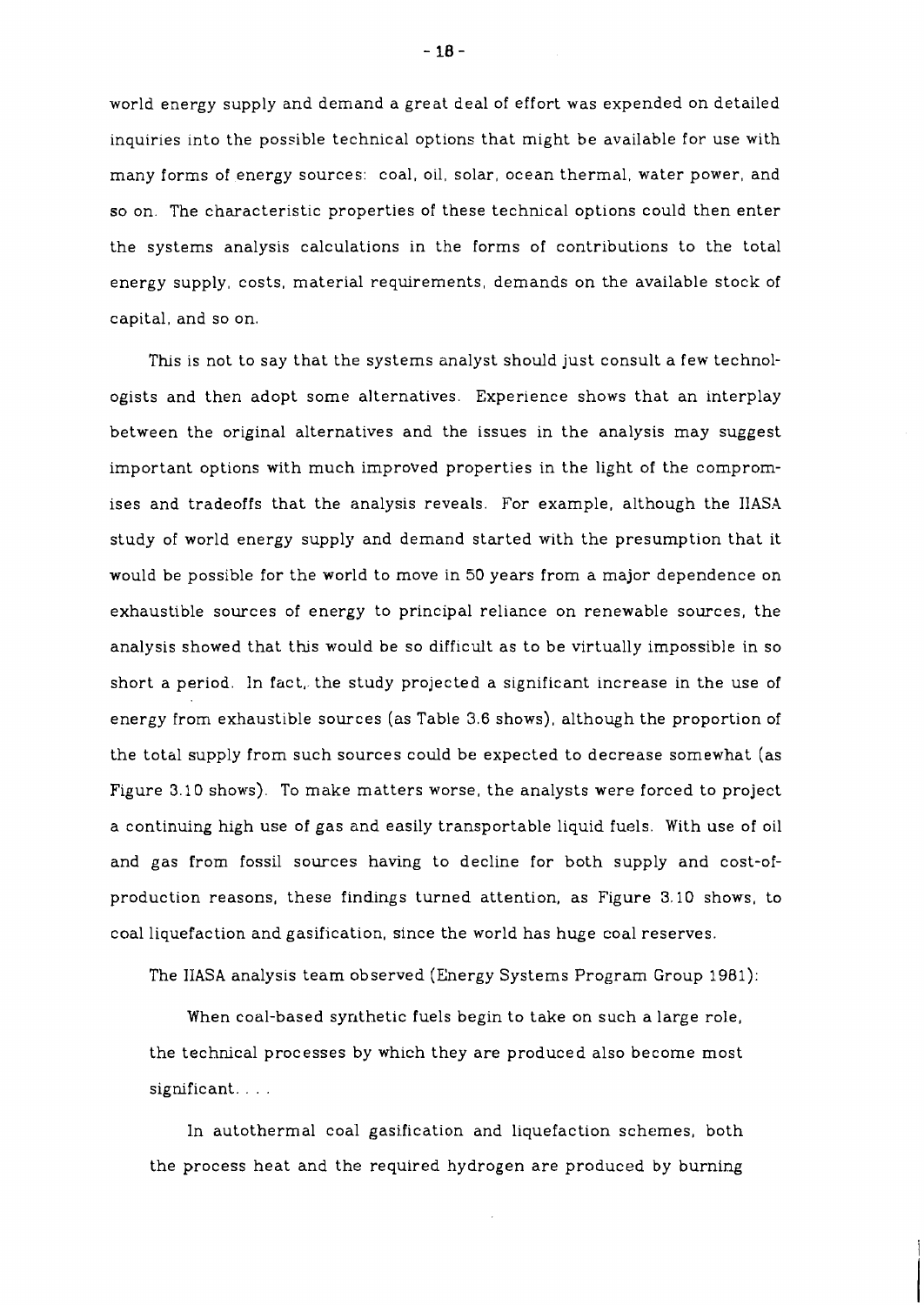coal, in addition to the amount of coal needed for the chemical carbon content of the synfuels. A large amount of energy is lost in the conversion process, and the resulting gas or liquid contains about half of the energy content of the original coal.

For the allothermal process the process heat and the required hydrogen are supplied exogenously, preferably by means of heat from a nuclear reactor such as the high temperature reactor . . . or in more futuristic schemes by means of hydrogen gas from a solar plant. The synfuels thus produced have a higher energy content than the original coal. While in both processes the combustion of coal releases carbon dioxide into the atmosphere, the allothermal process requires less coal (by a factor of **3** to 4) and accordingly releases a smaller amount of carbon dioxide than the autothermal method. . . .

Thus, in this case the analysis showed that the coal gasification and liquefaction process that made important use of other energy sources, such as a high-temperature nuclear reactor or hydrogen gas from a solar plant, offers important advantages: extending the useful life of the coal reserves, allowing the shift from readily transportable gas and liquid fuels to take place over a longer period, and reducing the amount of carbon dioxide released into the atmosphere. The detailed calculations showed this hybrid option to have important advantages when development and investment allow lt to be introduced.

There are many forces that tend to restrict the range of alternatives likely to be examined. Some of the strongest are biases of various sorts due to the unconscious adherence to an organization's "party line" or cherished beliefs or even mere loyalty (Kahn and Kann 195'7). When a problem is first discovered in an organization there is a tendency to look for a solution that can be controlled within the organization. An administrator may initially bar analysts from considering certain kinds of alternatives for no better reason than that "we don't do things that way." Staff analysts are particularly vulnerable to biases of this sort.

- 19 -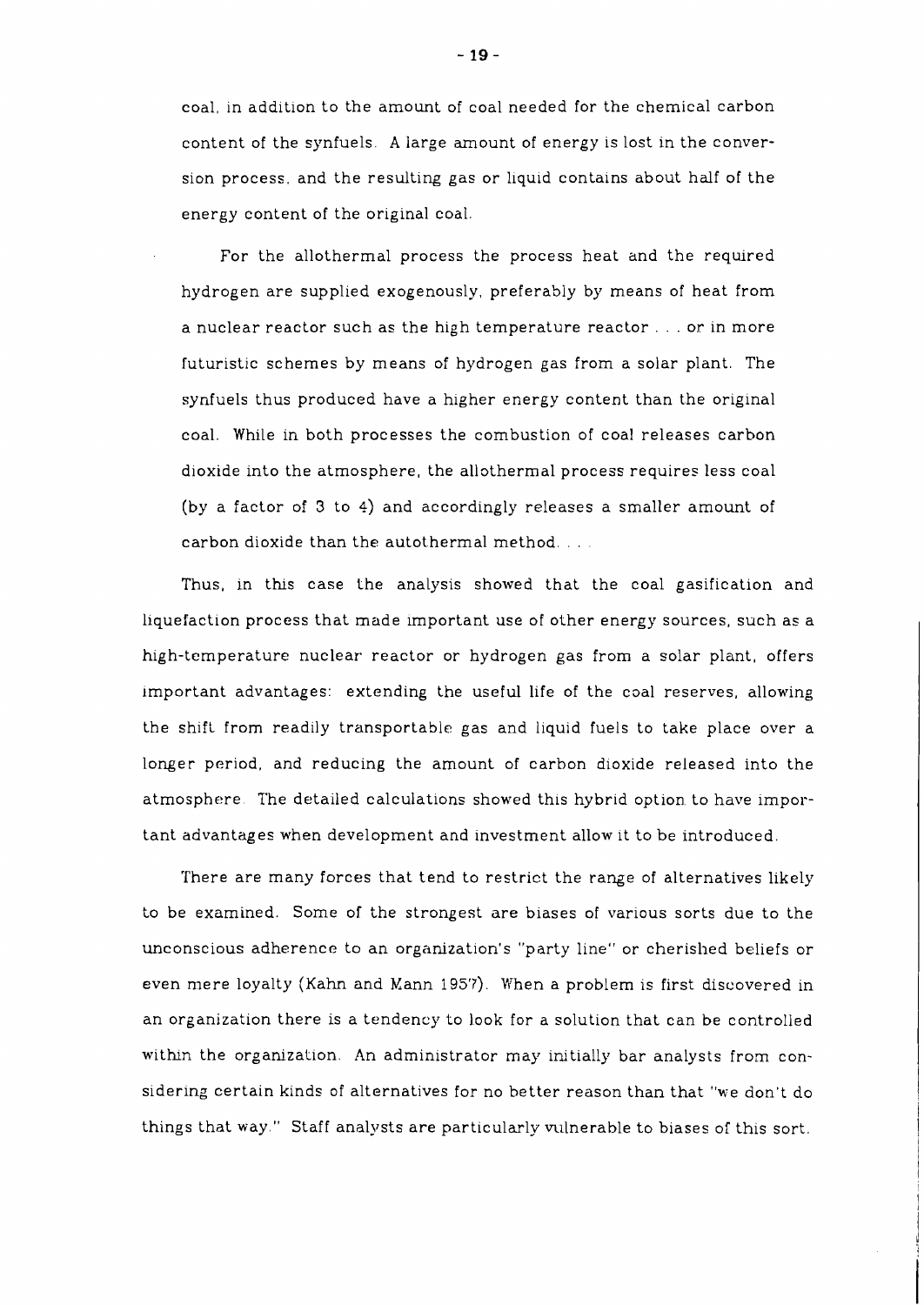Another thing that can happen is that the analyst in talking with the decisionmaker or his staff becomes aware that the decisionmaker or his superior doesn't like certain kinds of alternatlves. He may get the feeling that it is not only useless but also hazardous to even give the impression that he might be advocating these alternatives as possible solutions. As a result, the development of these alternatives is likely to be neglected or forgotten.

Various alternatives can also be advocated by enthusiasts, each of whom quite honestly believes that this alternative is the royal road to the problem's solution. One could easily imagine, in the blood-supply example, one enthusiast advocated all blood being delivered to the hospital blood banks on a prescheduled basis, with another advocating with equal enthusiasm that all deliveries be made on demand. With the analysis in hand, we now know that the best compromise is a set schedule supplemented by a few demand deliveries when blood-bank supplies run short-in short, a hybrid option with an average of 4.2 deliveries per hospital per week, two-thrds prescheduled and the other onethird on demand. Similarly, any citizen with even passing interest in the energy problem recalls that various enthusiasts advocate singular solutions. One of the most vocal groups feels that solar energy is an early prospect that the world must adopt. On the other hand, perhaps the most important finding of the IIASA energy systems analysis is that-at least for the next 50 years-no one energy option can be relied on to solve the world's energy supply problem; rather, a large spectrum of such options, as Figure 3.10 suggests, must be combined appropriately, with the totality managed with a view to having a completely sustainable system within the next century. In sum, the enthusiastically sponsored unitary solar option cannot do the job within the next 50 years, according to the JlASA study.

Alternatives need not represent the same approach to obtaining the objective. Suppose, for instance, the objective were to reduce crime. There are at least two categories of alternatives that might help to attain this goal-social measures such as preventive education and antipoverty legislation or- police

 $-20-$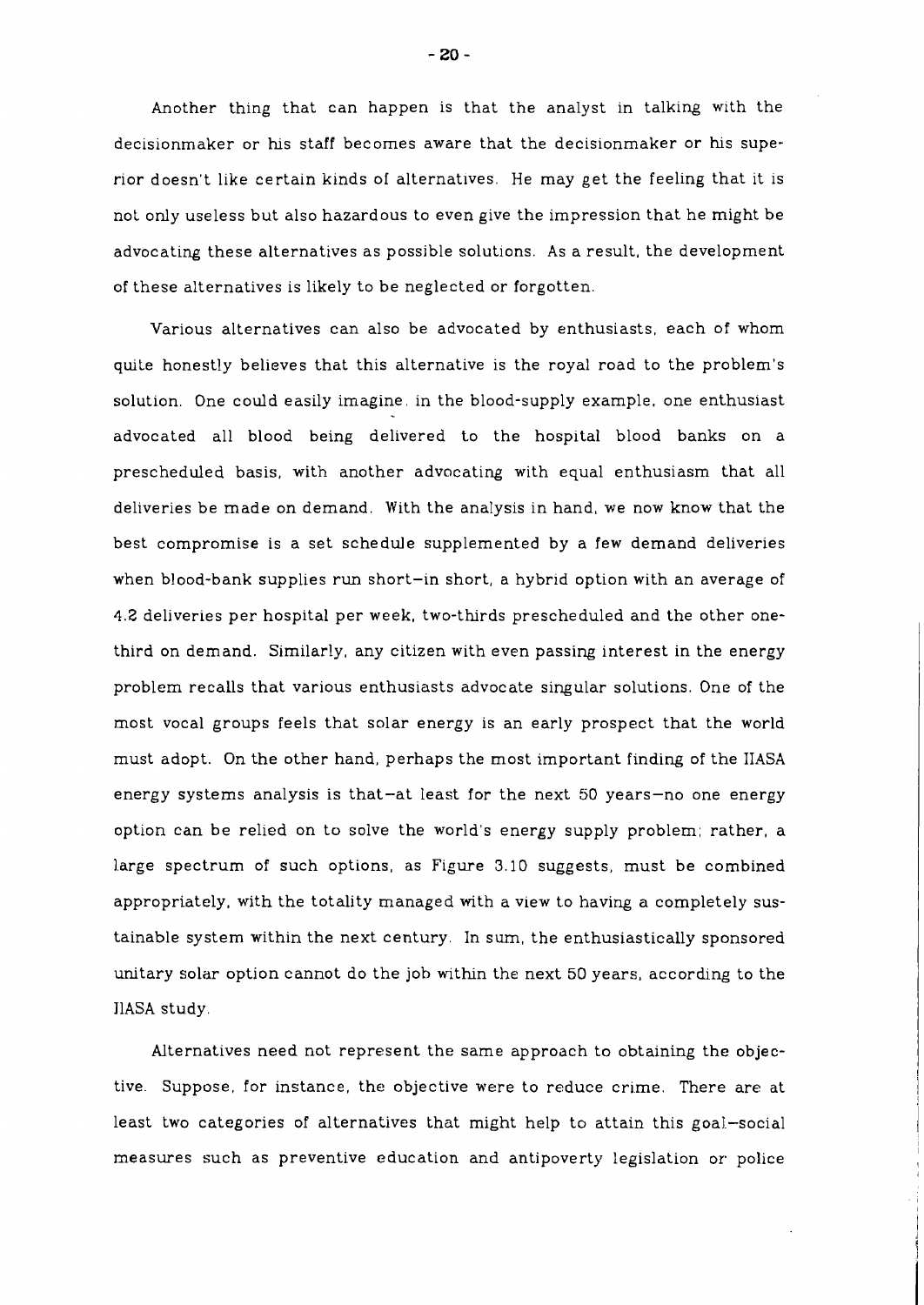measures such as severer pumshment and more certaln apprehension of law nolators. In the investigation, police measures as whole might be one alternative, or a specific police measure such as a 50 percent increase in the number of police cars might be another, or a combination of several police measures with social measures might be a further alternative.

The point is that a lot of thought has to be given to the design of alternatives. They will be eliminated or modified to remove or add certain features as constraints are discovered and applied, or as their effectiveness is estimated. Preliminary evaluation in addition can be used to eliminate the grossly inferior and those that are dominated by other alternatives. During the evaluation process the good features of the better alternatives may suggest ways for the analyst to design new and still better alternatives.

Once we have a model or set of models that enables the analyst to determine the significant consequences of a class of alternatives, the analyst can investigate how the spectrum of consequences changes with changes in the alternatives (belng careful of course not to make the changes so radical that the credibility of the model is brought into question) and thus improve some of the alternatives. The analyst must, however, not try to carry this process too far, for, although the model results may show differences, they may really be insignificant considering how crude our models are likely to be. There are, of course, certain relatively narrow problems that permlt a closed mathematical formulation or model where an algorithm of one sort or another, linear programming for instance, permits the analyst to investigate all alternatives of a certain class and designate one as best. There are few, if any, sociotechnical problems where such a formulation is possible, however

As noted in Chapter 4, there are usually a number of characteristics or unstated objectires that a decisionmaker expects or would like the alternatives he selects to attain in reasonably high degree: insensitivity, reliability, invulnerability, and flexibility are some of these desired characteristics.

- 21 -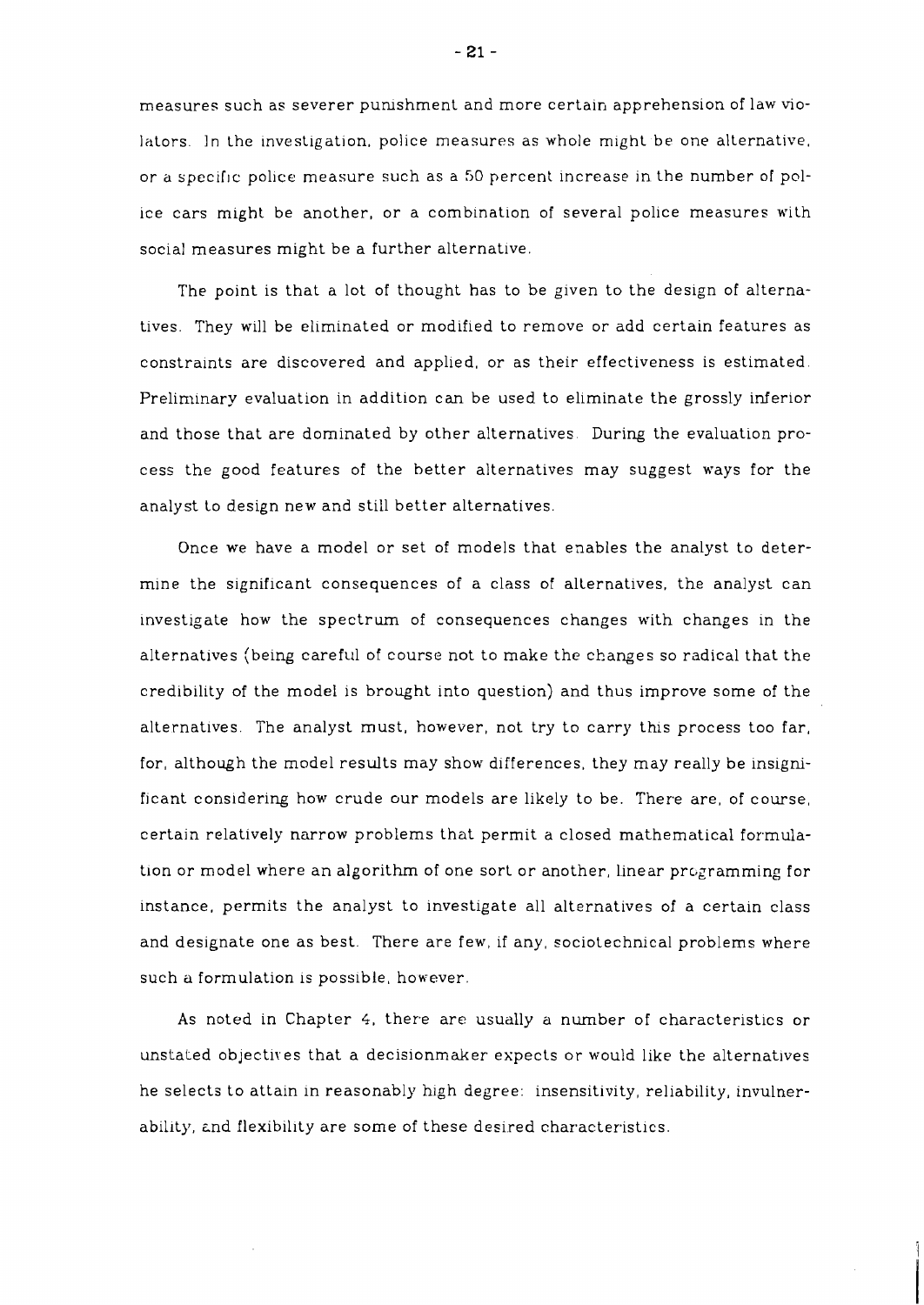The deliberate generation of a wide range of alternatives is an essential step in systems analysis. One cannot investigate all of them thoroughly; it would be too costly and excessively time-consuming. Moreover, one could not then expect the client to look over the results. Some form of screening that reduces the number of alternatives to something like ten or less should be applied. Dominance or almost dominance may get rid of a few. Eliminating those with some important negative impact such as cost excessively large is another possibility. Elimination based on the analyst's judgment of a group of impacts is a further possibility; one can set up a set of standards based on five or six characteristics and those that fail to meet these standards can be judged not good enough (Eilon 1972).

The final few alternatives that survive this screening may then have to be examined in even more detail. In fact, even after the selection is made, there may be aspects of the chosen alternative that need to be worked out in greater detail before the final program for implementation is prepared.

Strong alternatives make for easy analysis. **An** outstandingly good alternative may make further analysis unnecessary; it may simply look so superior that acceptance is immediate.

In sum, it is important to begin the analysis with good alternatives, and the time and effort needed to develop them. must be adequate to the task, and all of the relevant sources of technical expertise must be tapped in the process. On the one hand, the analysts should beware of the glib technologist who alleges that there are only two or three possibilities; on the other, he should be equally suspicious of alternatives developed entirely within the systems analysis team, for it will usually not contain representatives of all of the useful technologies. Rather, it is a synthesis that is called for, led by the systems analysis team with its eye clearly on the problem in hand.

However, most important of all is the continuing awareness of the need for newer and better alternatives throughout the analysis that frequently holds the key to outstandingly useful results. The IJASA energy analysis team concluded

 $-22-$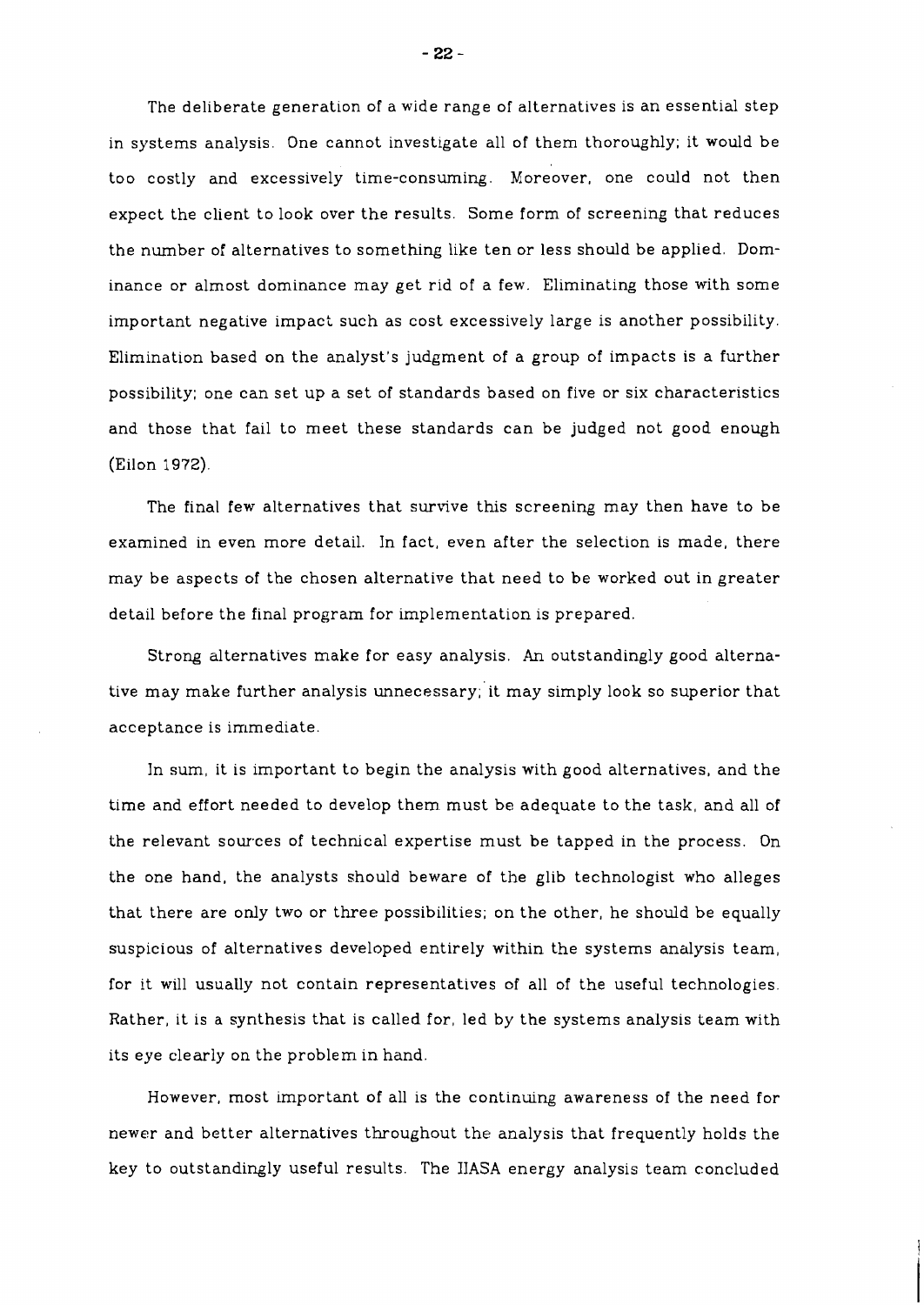that "The demand for liquid fuels is a principal driving force of the energy prob-  $\mathbf{r}_i$ lem." Their hybrid coal gasification and liquification scheme is an impor $\operatorname{\mathsf{tn}}$  step toward solving this driving problem.

#### **REFERENCES**

- Arrow, K.J. 1951. *Social Choice and /ndividual Values.* New York: Wiley.
- Dror, Y. 1975. Some Features of a Meta-Model for Policy Studies. *Policy Studies Journal,* **3, 3** pp 247-255.
- Eilon, S. 1972. Goals and Constraints in Decisionmaking. *Operational Research Quarterly,* 23,(1) 3-15.
- Energy systems Program Group of IIASA, Wolf Haefele, Program Director, 1981 *Energy in a Finite World: Volume 1. Paths to a Sustainable Future.* Cambridge, Xassachusetts: Ballinger Publishing Company.
- Hatry, H.P. 1970. Measuring the Effectiveness of Nondefense Public Programs, *@erati.ons Research,* 18,5,p 774.
- Hitch, C.H. and R. McKean, 1960. *The Economics of Defense in the Nuclear Age*  Cambridge, Mass: Harvard University Press.
- Hovey, H.A. 1968. *The Planning- Programming Approach to Government Decisionmaking* New York: Praeger.
- Kahn, H. and J. Mann, 1957. *Ten Common Pitfalls*, RM-1937, Santa Monica, California: The Rand Corporation.
- Keeney, R.L. and H. Raiffa, 1976. *Decisions with Multiple Objectives: Preference*  and Value Tradeoffs. New York: Wiley.